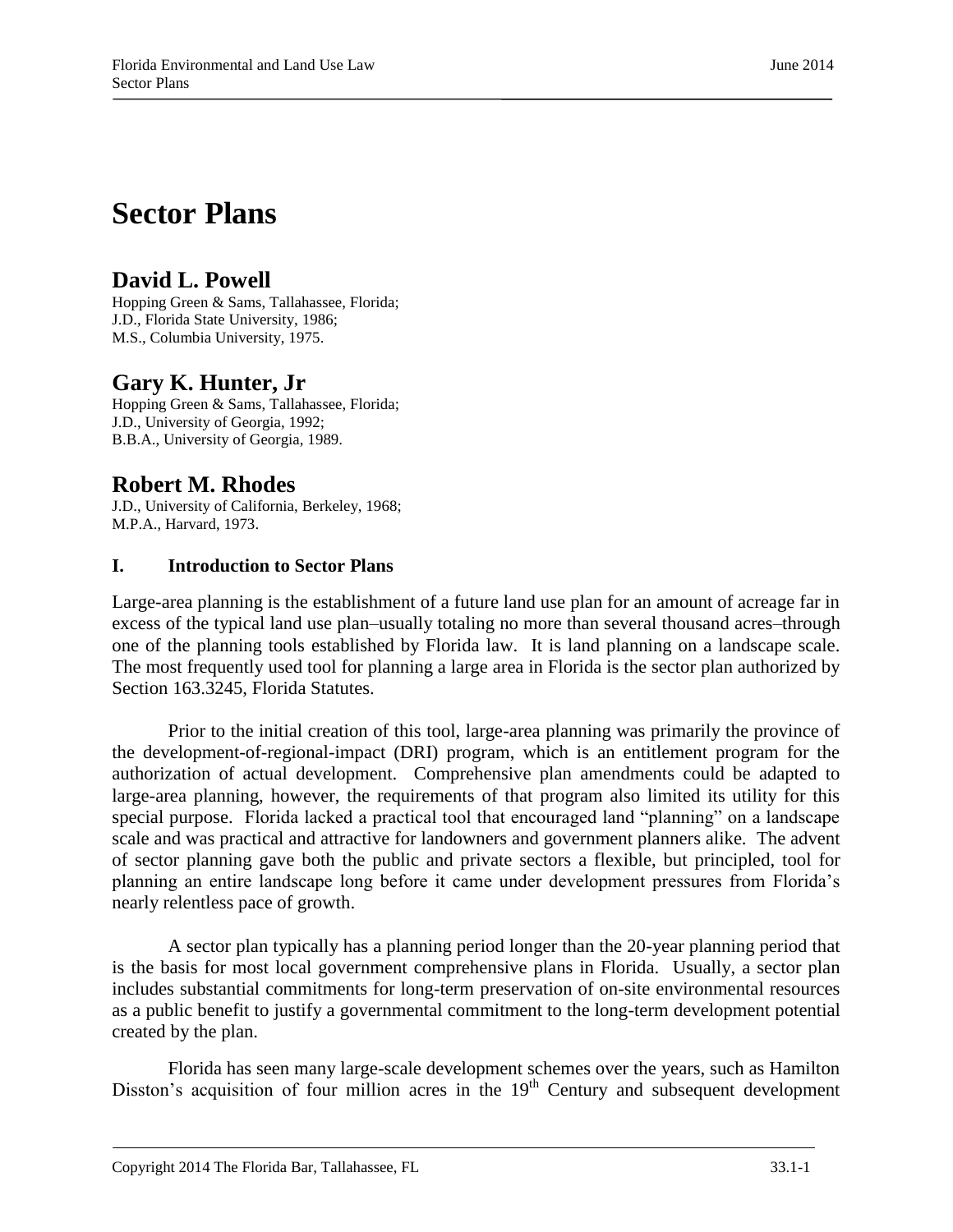activities that led to cities like Kissimmee, St. Cloud, Gulfport, and Tarpon Springs. $<sup>1</sup>$  In the</sup> modern era, some large-area plans became tests for Florida's first-generation land use regulatory program, the DRI program. In one famous case, General Development Corporation planned 42,000 acres in Brevard County, with 26,500 acres vested as against DRI requirements and another 15,500 acres at the center of an early DRI dispute. $^{2}$ 

In the 1990s, as the state absorbed masses of newcomers, and sprawling development consumed agricultural lands in Central and South Florida, planners and policy-makers began to look for new tools to more adequately plan for development and environmental preservation. In part, this search was a recognition of the limitations of Florida's 1985 Growth Management Act, which established a regimented "one-size-fits-all" planning program for coordinated land use and capital improvements planning. The local comprehensive planning program was salutary in many respects, but the maximum twenty year planning period for local plans was relatively short for a fast-changing state like Florida. In addition, the rigid requirements for capital improvements planning required a degree of precision that realistically could not be achieved for a long planning period. At the same time, conservation advocates recognized that the Florida Treasury would never have enough money to purchase all of the resource lands that warranted protection. These factors, among others, fed a desire for additional tools that would facilitate land planning on a landscape scale.

The sector plan was designed to meet these varied needs. The best sector plans incorporate long-term commitments for preservation of environmental resources and agricultural lands as well as policy commitments that emphasize strong urban form to create livable communities and a balanced transportation network. In essence, sector plans provide an opportunity to plan in a manner that avoids the sprawling development patterns employed in Florida during the last fifty years. They also have an economic driver that is important to the larger community, and they are products of community-based negotiation by public and private partners in open and collaborative processes.

Other tools that may be used to address large areas of land include two specific tools within the DRI program, the area-wide DRI<sup>3</sup> and the master incremental DRI.<sup>4</sup> Both are more accurately seen as entitlement tools rather than planning tools because each approval must be consistent with the future land use designation for the planning area under the local comprehensive plan. In addition, each creates development rights for the authorized developer, while a true planning tool does not. For that reason, these approvals historically required a degree of exactitude in addressing development impacts that made them of limited use for true planning.

<sup>|&</sup>lt;br>|<br>| *See, e.g.,* T. Fredrick Davis, *The Disston Land Purchase*, 17 FLORIDA HISTORICAL QUARTERLY 200, 200- 10 (1939).

<sup>&</sup>lt;sup>2</sup> Gen. Dev. Corp. v. Div. of State Planning, Dep't of Admin., 353 So. 2d 1199 (Fla. 1st DCA 1978).

<sup>3</sup> § 380.06(25), FLA. STAT. (2013).

<sup>4</sup> *Id.* § 380.06(21).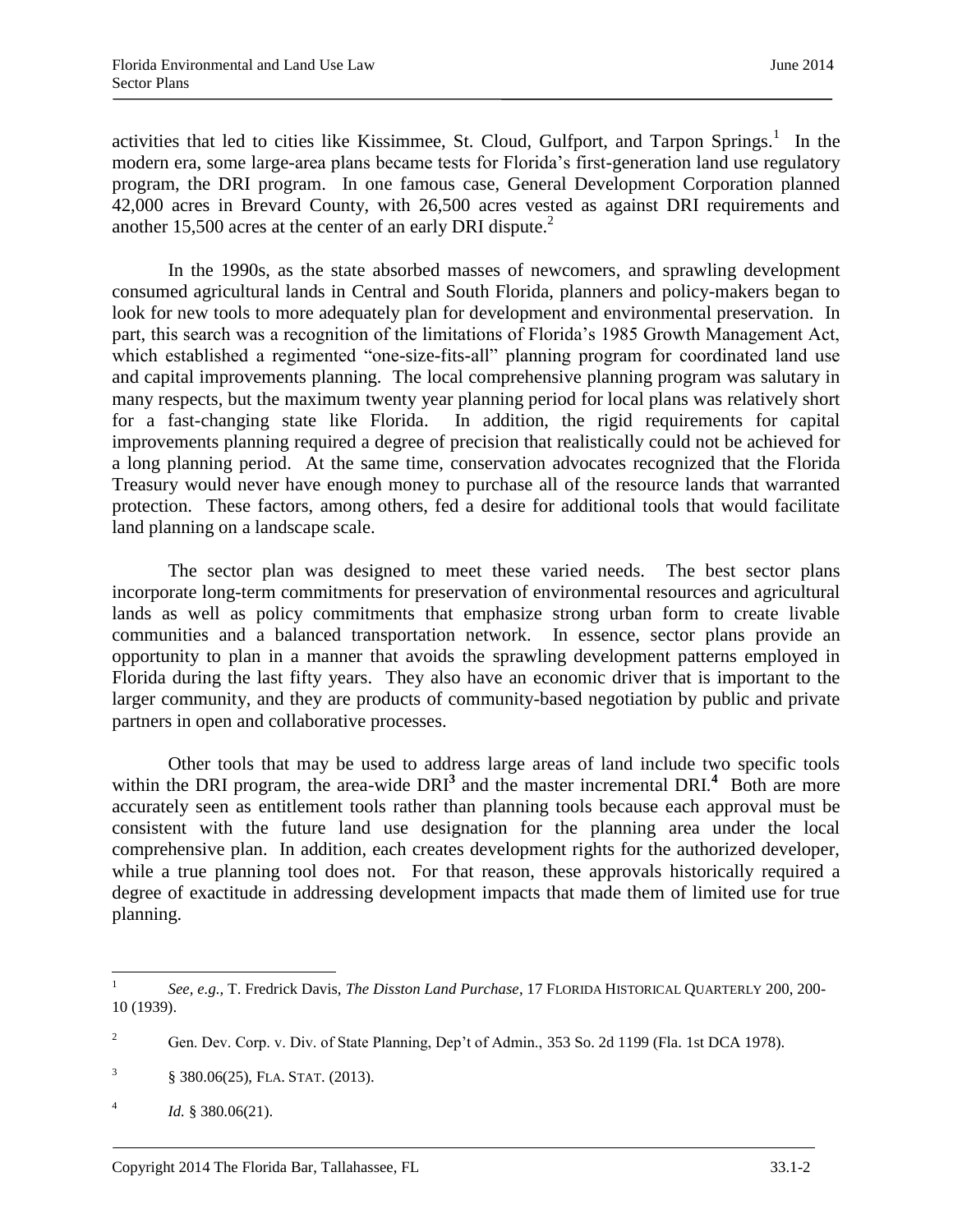For further information regarding the area-wide DRI and master incremental DRI tools, see Chapter 25.2 of this treatise, "The Environmental Land and Water Management Act of 1972 – Developments of Regional Impact and Areas of Critical State Concern."

#### **II. Considerations in Undertaking a Sector Plan**

A sector plan has attributes that participants in the planning process should consider before embarking upon such a time-consuming, expensive, and potentially controversial endeavor.

#### A. *Public Sector*

From a local and state government perspective, a sector plan can meet several needs. First, it can enable a local government to prepare for future growth while avoiding the fragmented development and resource protection outcomes so common with the normal twenty year planning period.<sup>5</sup> This capability is particularly useful for jurisdictions near growing metropolitan areas. Second, a sector plan enables state and local governments to identify basic infrastructure and obtain right-of-way commitments from participating landowners long before needed. Third, a sector plan can be a useful tool for implementing an economic development strategy with local or regional implications. For example, the centerpiece of the West Bay Area Sector Plan in Bay County was the relocation of the Panama City-Bay County International Airport, adjacent to which are planned business and industrial parks.

Collaborating with one or more landowners on a sector plan can be challenging for government agencies for several reasons. First, unlike developers, most agricultural landowners do not have experience at modern regulatory programs because such programs typically exempt agricultural uses.<sup>6</sup> Second, landowners do not want a long-term plan to interfere with their ranching, farming, or timbering activities in the interim. Third, landowners do not want to put their lands into permanent preservation through the granting of a perpetual conservation easement; they prefer for that commitment to be implemented by a developer when receiving development rights in the future. Fourth, working with multiple landowners can be particularly challenging, given differing characteristics of individual landholdings and business objectives.

#### B. *Private Sector*

From a landowner's perspective, a sector plan can meet several needs. First, it can create longterm value in the land and a legacy for good stewards. And it can do so without requiring immediate expenditures or commitments for mitigation of public facility or environmental impacts because a land plan does not authorize development. Second, because unplanned land is like a magnet that attracts facilities that no one else wants, a sector plan can constitute a good

 5 Some environmentalists have accepted sector plans as a tool to protect Florida's land and water resources because, due to budgetary constraints, "we are well beyond the point where we can depend on public land acquisition to protect even a major percentage of the conservation lands in need of preservation." Letter from Eric Draper, Audubon of Fla., to Secretary Thomas G. Pelham, Fla. Dep't of Cmty. Affairs (July 27, 2009).

<sup>6</sup> *See, e.g.*, Fla. Wildlife Fed'n v. Collier Cnty.*,* 819 So. 2d 200 (Fla. 1st DCA 2002); *see also* § 380.04, FLA. STAT. (2013).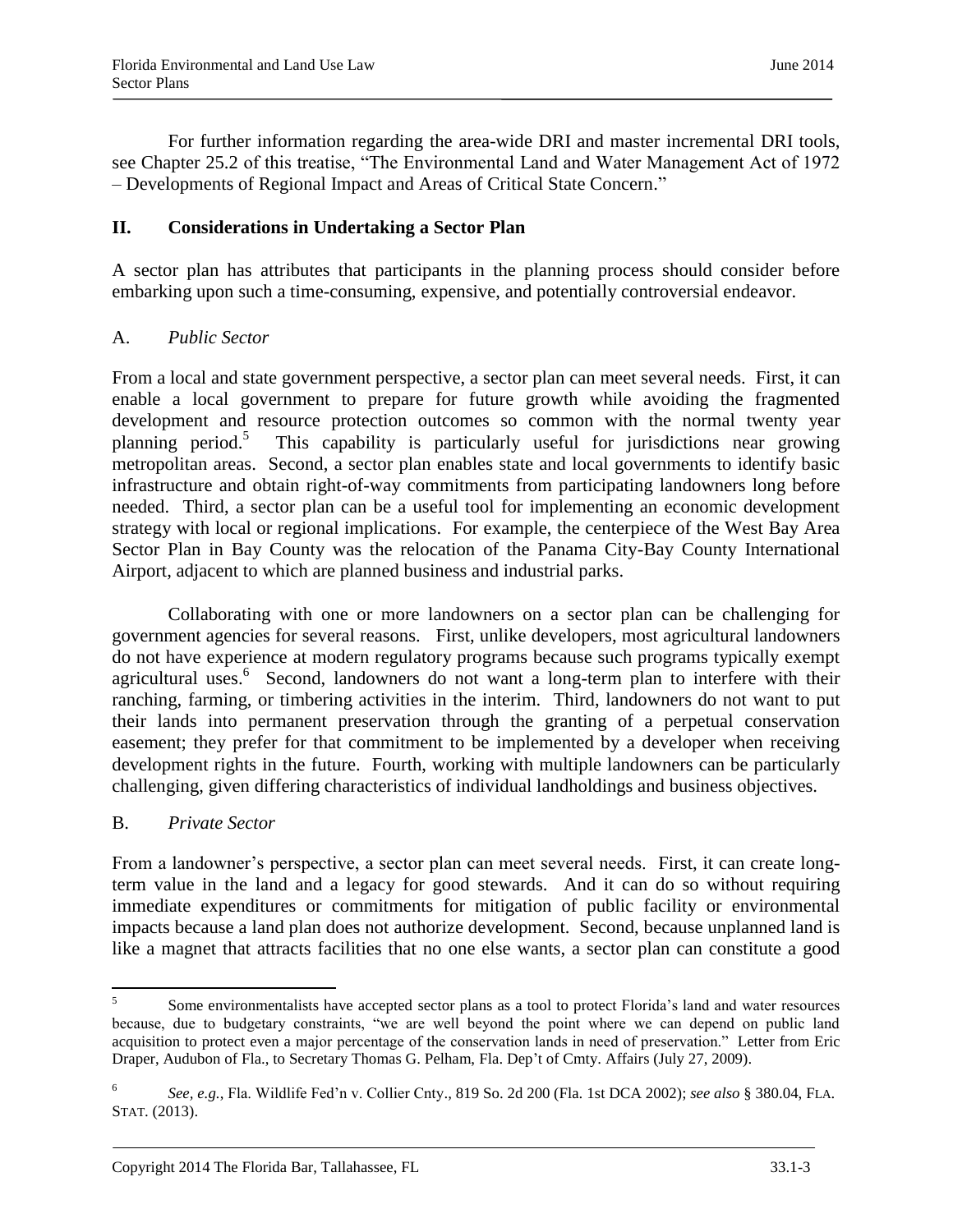defense against unwanted land uses. In other words, a sector plan can settle expectations about the future of the land. Third, in the case of family ownership, it can reinforce a commitment to the land through changing generations because it is intended for implementation over a long period. Fourth, the sector plan will chart the course for future development. Because approval of the master plan will change the underlying land uses, an owner may rely on it for financing or marketing to developers.

Prudent landowners must take into account the disadvantages of the planning process. First, formulating and winning approval for a sector plan is a complicated and expensive process that can lead to public scrutiny and criticism. For a landowner who wants to be left alone to work her land, these byproducts of the land-planning process can be trying. Second, a sector plan may have near-term consequences for ranching and farming if the plan includes requirements to prevent degradation of environmentally sensitive lands prior to the time that such lands are put into permanent protection. Third, conducting a highly visible planning process for a large landholding may heighten the desires of other stakeholders to exert some control over the owner's land. Fourth, although land use changes are not supposed to affect a landowner's agricultural use classification under Florida's Greenbelt Law,<sup>7</sup> an aggressive property appraiser may attempt to do so.

### **III. Origins of Sector Plans**

The origins of sector plans can be traced to the Horizon West land plan in Orange County during the 1990s. That plan was prepared by landowners and government planners seeking a land use strategy for played-out citrus lands that had been devastated by a series of freezes in the late 1980s. At the same time, Walt Disney World and spin-off tourism development were creating intensive growth pressures in the region. The result was a large-area plan adopted by Orange County in 1995 to establish a framework for balanced, sustainable mixed-use development. State officials worked with Orange County to fit Horizon West's visionary plan into Florida's onesize-fits-all planning program.<sup>8</sup>

At the state level, the Horizon West model resonated with policymakers and stakeholders who were searching for better planning tools in order to address multiple concerns. Florida's planning laws prescribed a maximum twenty year planning period for local comprehensive plans.<sup>9</sup> Experience demonstrated that this planning period was too short for a fast-growing state

<sup>⊤&</sup>lt;br>7 § 193.461, FLA. STAT. (2013).

<sup>8</sup> ORANGE COUNTY GOVERNMENT, HORIZON WEST RETROSPECTIVE: AN ASSESSMENT OF FLORIDA'S FIRST SECTOR PLAN 4 (2012) [hereinafter HORIZON WEST REPORT]. Using its agreement-making power, the state land planning agency, in 1995, entered into an agreement with Orange County specifying that the Horizon West framework plan would be implemented by a series of Specific Area Plans to be adopted by comprehensive plan amendment. This model was carried forward into the pilot program statute. *Id.*

The statute requires a minimum ten year planning period for local comprehensive plans, § 163.3177(5)(a), FLA. STAT. (2013), with a five year planning period for capital improvements planning. § 163.3177(3)(a)1., FLA. STAT. (2013). Before they were rescinded in 2011, the state's minimum criteria for local comprehensive plans specified a maximum twenty year planning period. FLA. ADMIN. CODE R. 9J-5 (repealed by Ch. 2011-139, § 72, at 187, Laws of Fla.).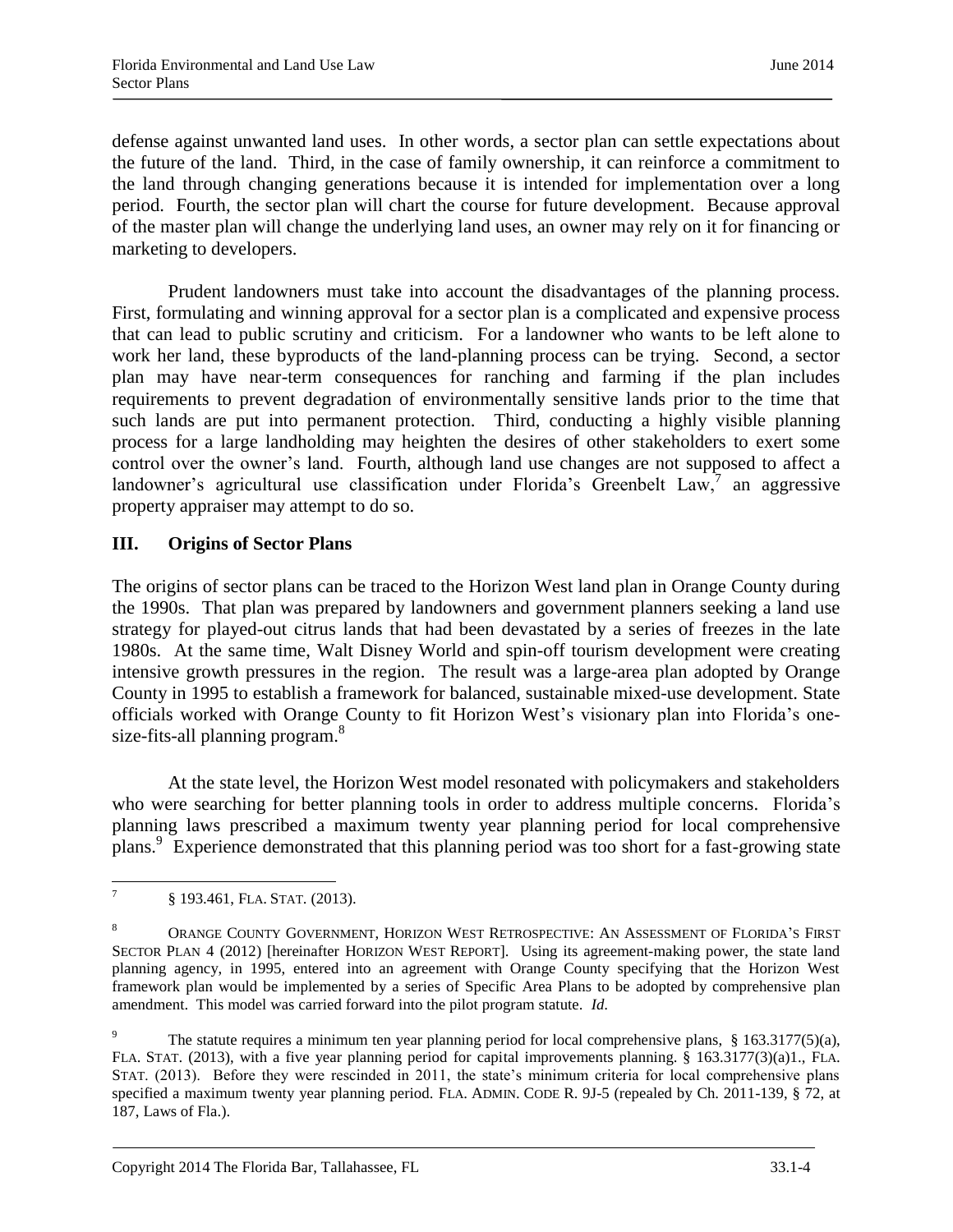like Florida, and that the resulting piecemeal planning and development failed to protect natural systems and create livable communities. Also, budgetary limitations resulted in a lack of adequate public funds to purchase environmentally sensitive lands in undeveloped landscapes that might come under future growth pressures. Finally, many large landscapes were still in single ownership, although those landholdings owned by families were beginning to experience generational changes.

The result was the "optional sector plan" pilot program enacted by the Legislature in<br>1998<sup>10</sup> It authorized five experimental plans generally modeled after Horizon West and It authorized five experimental plans generally modeled after Horizon West and integrated into the local comprehensive planning program as a particular species of plan amendments.

#### **IV. The Pilot Program**

#### A. *Planning Requirements*

As authorized for the pilot program, an optional sector plan could be commenced by a local government only by advance written agreement with the state land planning agency, at that time the Florida Department of Community Affairs  $(DCA)^{11}$  The minimum size for an optional sector plan was  $5,000$  acres, although DCA was given the discretion to allow a smaller planning area.<sup>12</sup> Prior to entry into such an agreement, the regional planning council was required to conduct a "scoping meeting" intended "to assist the state land planning agency and the local government in the identification of the relevant planning issues to be addressed and the data and resources available to assist in the preparation of subsequent plan amendments.<sup>"13</sup>

An optional sector plan included two layers of planning and review. The first layer was a conceptual long-term buildout overlay to set a general vision for the entire planning area.<sup>14</sup> The statute set forth five general planning standards to guide preparation of a framework map and the goals, objectives, and policies covering the entire planning area. This general plan was to be adopted as an amendment to the local comprehensive plan, but it did not change the underlying land use within the planning area. Like all comprehensive plan amendments, the overlay was to be supported by the best available data and meet the general requirements of Florida's planning  $laws.<sup>1</sup>$ 

 $^{15}$  *Id.* 

 $10<sup>10</sup>$ <sup>10</sup> Ch. 98-176, § 15, at 20, Laws of Florida (codified at § 163.3245, FLA. STAT. (1998)).

<sup>11</sup> § 163.3245(2), FLA. STAT. (1998). In 2011, the Legislature created the Department of Economic Opportunity (DEO), transferred DCA's land planning functions to DEO, and designated DEO as the state land planning agency. Ch. 2011-139, § 6, at 8, Laws of Fla. (amending § 163.3164(20), FLA. STAT. (2011)).

<sup>&</sup>lt;sup>12</sup> § 163.3245(1), FLA. STAT. (1998).

<sup>&</sup>lt;sup>13</sup> *Id.* § 163.3245(2). Notably, the statute required the regional planning council to conduct the mandatory scoping process but did not require that it be paid for those services.

<sup>&</sup>lt;sup>14</sup> *Id.* § 163.3245(3)(a).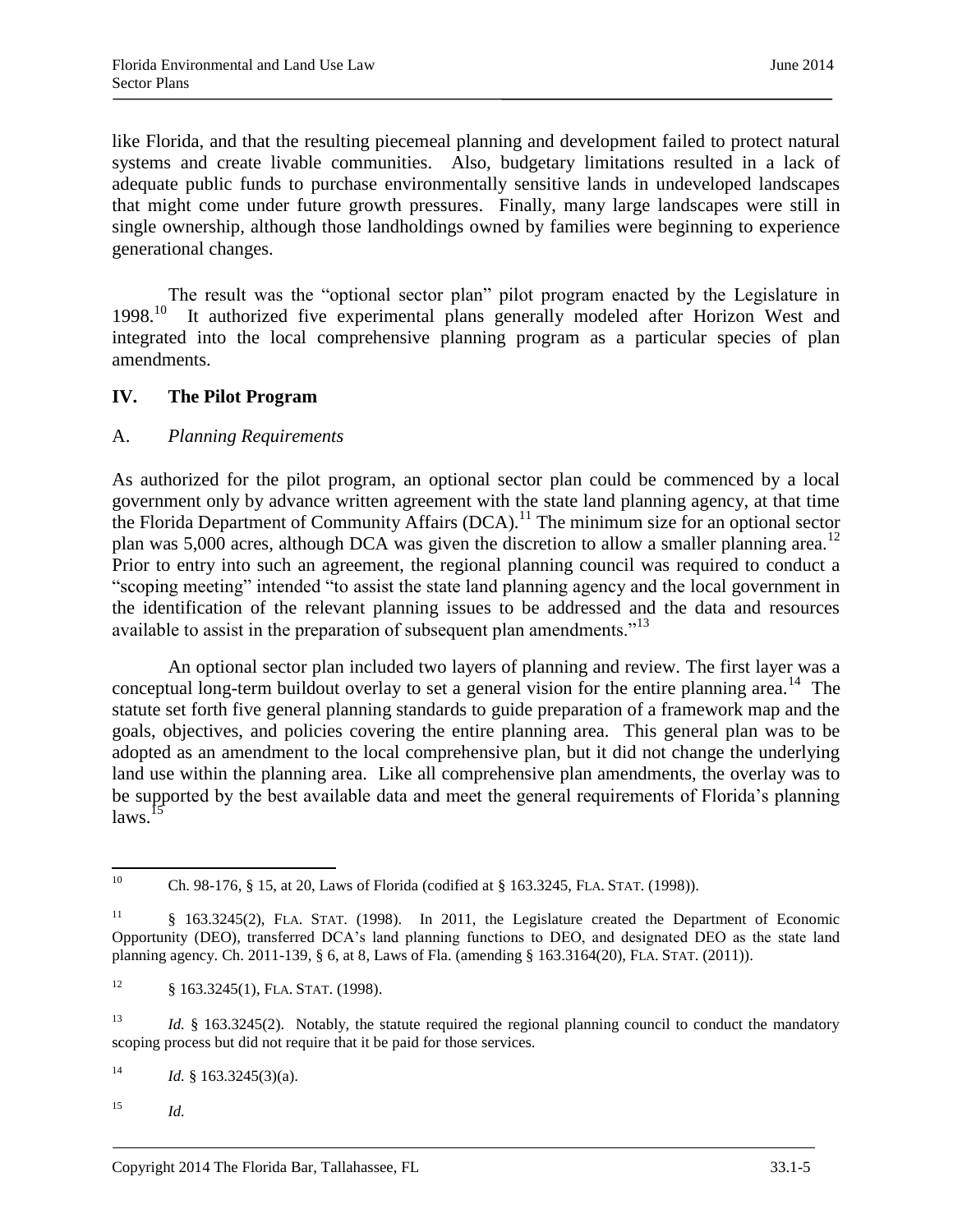The second planning layer was a detailed specific area plan (DSAP) for discrete increments of development in an area of at least 1,000 acres unless DCA agreed to a smaller development area.<sup>16</sup> The DSAP also was required to be adopted as an amendment to the local comprehensive plan and to address seven planning standards with greater particularity than the overlay.<sup>17</sup> The DSAP changed the underlying land use and also authorized development. Once in effect it carried with it an exemption from the DRI program.<sup>18</sup> The DRI exemption was intended to be one of the principal incentives for landowners to go through the optional sector plan process; however, the utility of this exemption was limited by the fact that the statute expressly required various types of impacts to be evaluated and mitigated pursuant to DRI minimum standards set forth in DCA rules.<sup>19</sup>

#### B. *Plans Approved During the Pilot Program*

During the pilot program that concluded in 2011, optional sector plans were initiated in a number of communities, but resulted in final plan approval and implementation in only three jurisdictions.<sup>20</sup> In other communities, optional sector plans were initiated but did not reach actual implementation due to a variety of local factors.<sup>21</sup>

<sup>18</sup> *Id.* § 163.3245(5) (1998). Being a comprehensive plan amendment that also authorized development made the DSAP a peculiar and perhaps unique kind of approval under Florida law.

<sup>19</sup> Public facilities and natural resources were to be identified in the conceptual long-term buildout overlay consistent with DRI minimum standards.  $\S$  163.3245(3)(a)(2), (3), FLA. STAT. (1998). Mitigation for impacts to public facilities and natural resources from development authorized by a DSAP were to be mitigated consistent with the same DRI standards. *Id*. § 163.3245(3)(b)(3), (5) (1998).

<sup>20</sup> Sector plans adopted and implemented during the thirteen-year pilot program included the 72,000-acre West Bay Area Optional Sector Plan in Bay County, the 18,000-acre Clear Springs Optional Sector Plan in the City of Bartow, and the 16,000-acre Escambia Midwest Optional Sector Plan in Escambia County. *See* DEP'T OF CMTY. AFFAIRS, OPTIONAL SECTOR PLAN 2005, 2006 AND 2007 REPORTS 8-11 (2009) [hereinafter DCA 2005-2007 REPORTS].

The statute also authorized the pilot program to include previously approved large-area plans that met the statute's requirements. The 32,000-acre Horizon West plan in Orange County received this status through an agreement with DCA. *Id.* at 6-8.

For an account of the preparation of the West Bay Area Sector Plan by some of its planners, *see* Roger B. Anderson, Sr. et al., *The Importance of Scale in Area-Wide Planning Strategies: Bay County Optional Sector Plan*, 18 J. LAND USE & ENVTL. L. 391 (2003).

 $21$  Optional sector plans authorized but not completed or implemented during the pilot program included the 53,000-acre Central Western Communities Optional Sector Plan in Palm Beach County and the 22,000-acre Brannan Field Optional Sector Plan in Clay County. DCA 2005-2007 REPORTS, *supra* note 20, at 9-11. DCA considered but never authorized preparation of an optional sector plan for the 55,000-acre Knight Family Trust property in Bay and Washington counties. DEP'T OF CMTY. AFFAIRS, OPTIONAL SECTOR PLAN 2009 REPORT 6 (2009) [hereinafter DCA 2009 REPORT].

The pilot program spawned other large-area plans that copied many features of the optional sector plan statute but did so without written authorization from DCA to participate in the pilot program. *E.g.,* Blue Head

 $16\,$ Id. § 163.3245(3)(b)(1) (1998).

<sup>&</sup>lt;sup>17</sup> *Id.* § 163.3245(3)(b) (1998).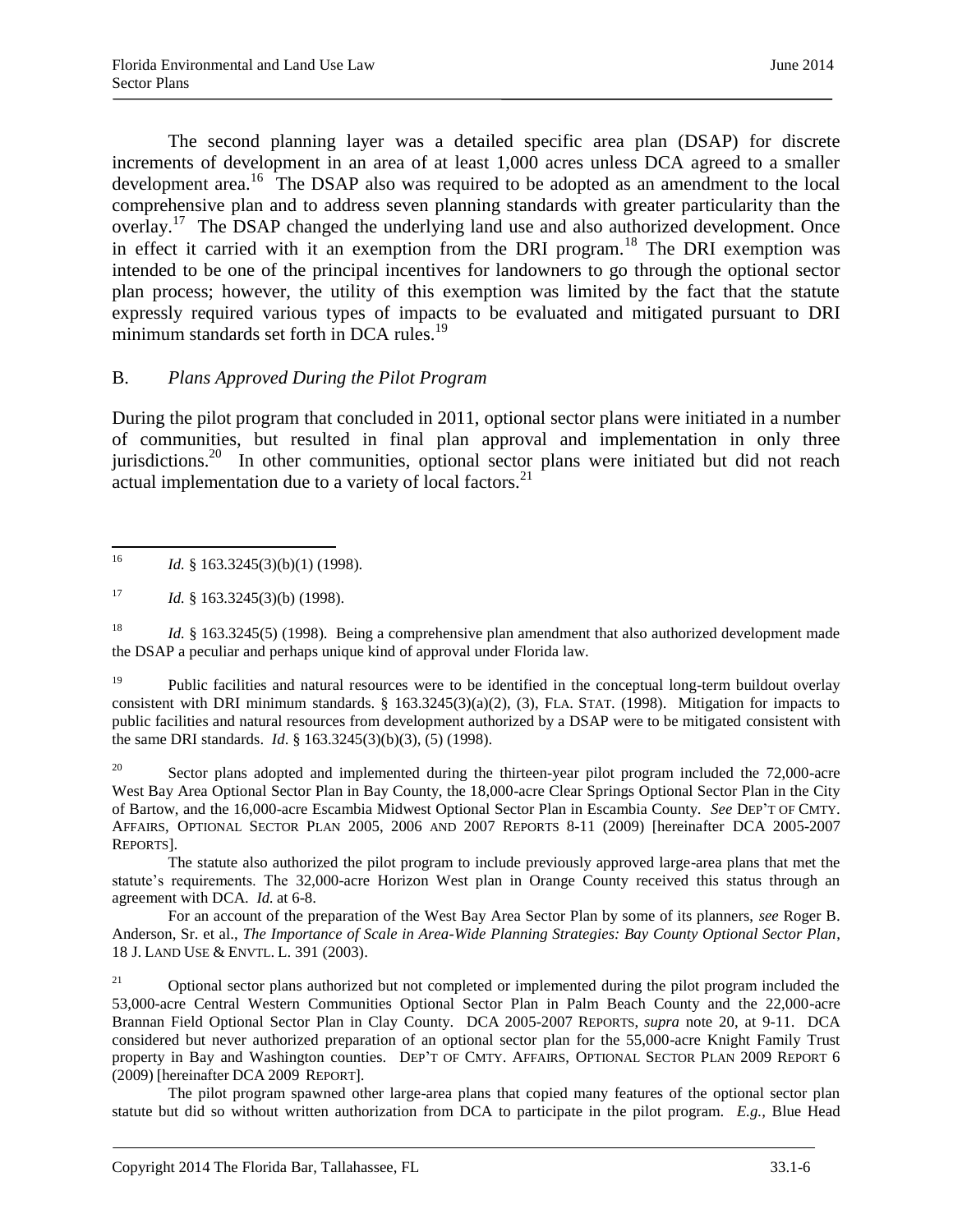#### C. *Evaluation of the Pilot Program*

The optional sector plan concept was generally praised by local governments, planners, environmentalists, landowners, and developers. Because the pilot program included a requirement for DCA to file periodic reports on the experience of the pilot program, a number of reports were prepared to evaluate individual sector plans and the program's overall effectiveness.

In 2007, under a contract from DCA, a team from Florida State University's Department of Urban and Regional Planning prepared a comparative analysis of sector plans and other largearea planning tools. This study concluded one strength of the sector plan program was that it required "specific attention be paid to the development of long-term vision of the urban form the development will take." But the study acknowledged the confusion over applicable technical standards; because the pilot program was intended to be an alternative to the DRI program, it required adherence to exacting DRI standards. Given the applicability of DRI standards, the level of detail required for components of the sector plan process was unclear, the study found.<sup>22</sup>

In 2007, DCA concluded that sector plans enjoyed "significant local success" where they had been completed.<sup>23</sup> In light of this "promising" experience, DCA recommended that the Legislature make the sector plan tool generally available to local governments, create an "expedited review process" for DSAPs, and make technical changes to the statute to "ensure the most successful possible outcomes."<sup>24</sup>

The Florida Chapter of the American Planning Association (FAPA) recommended that sector plans become "a permanent planning tool" for local governments. FAPA also recommended that the Legislature "encourage flexibility in the scope, scale, and timing of various aspects of the Optional Sector Plan process." This flexibility should include, FAPA proposed, "additional incentives and tools to further encourage the use of this program, such as allowing the assembly of platted lands to address missing land uses; education of other state agencies regarding this process; redevelopment tools; funding; lifting caps and other limitations,  $etc.$ <sup>"25</sup>

Perhaps the most exhaustive study of sector plans was conducted by Orange County Government in 2012 after the Legislature decided to make sector planning generally available. *The Horizon West Retrospective: An Assessment of Florida's First Sector Plan* evaluated the pioneering Horizon West plan after fifteen years of implementation. The study concluded:

- <sup>23</sup> DCA 2005-2007 REPORTS, *supra* note 20, at 11.
- 24 *Id.* at 12.

 $\overline{a}$ 

<sup>25</sup> AMERICAN PLANNING ASSOCIATION FLORIDA CHAPTER, OPTIONAL SECTOR PLANS 2 (2003). Although the experience with sector plans has been limited to greenfield sites, this recommendation by FAPA contemplated utilization of this planning tool on lands with pre-existing development.

Ranch Sustainable Community Overlay, Highlands County; Rodina Community Overlay, Hendry County; East Nassau Community Area Plan, Nassau County.

<sup>&</sup>lt;sup>22</sup> TIM CHAPIN ET AL., COMPARISON OF FLORIDA'S APPROACHES TO LARGE-SCALE PLANNING: DRIS, RLSAS, OSPS, AWDRIS, AND SAPS 20-21 (2007) [hereinafter FSU COMPARATIVE ANALYSIS].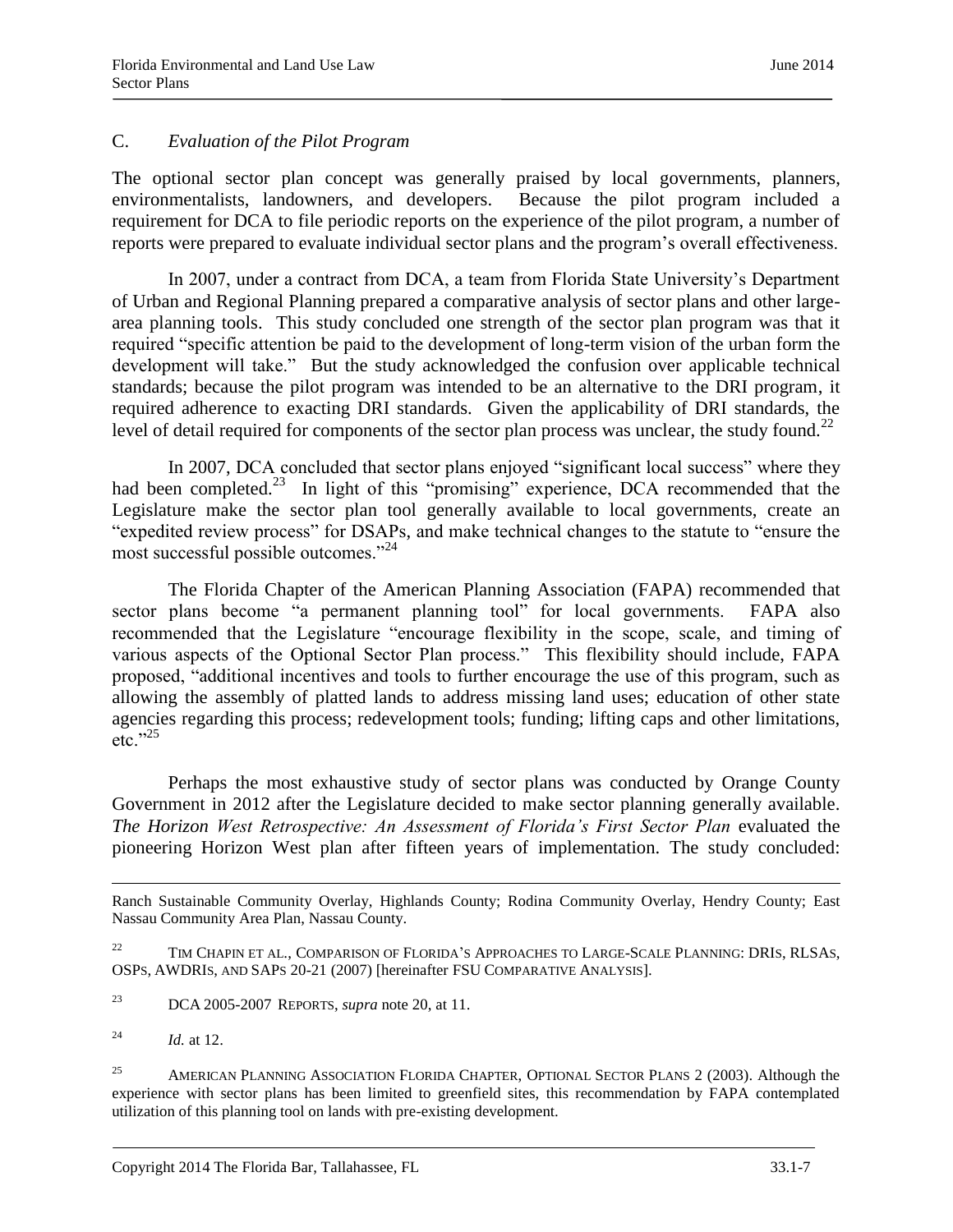"While visionary in its intent, Horizon West has grappled with a number of challenges including the reluctance of builders and other professionals to stray from the conventional suburban development model, fragmented land ownership, and the recent real estate boom and bust periods." <sup>26</sup> Other challenges included "applying the land use concept and design standards" of the Horizon West plan in a context of multiple landowners and inadequate infrastructure funding. $27$ 

The report's "take-away for practice suggestions" included these best practices:<sup>28</sup>

- The foundational plan should be prepared only after conducting "an evaluation of the regional context for the project as a part of the vision development process."
- Unless there is a single landowner or master developer, landowners within the planning area must understand and commit to the vision early in the planning process.
- Once the vision is put into place through adoption of the foundational plan, "a clear implementation strategy should be developed and enforced throughout the planning and development of specific projects."
- The foundational plan should "reflect a built-in flexibility to account for changing market conditions," because the plan is to be implemented over an unusually long period.
- "Finally, the scale and complexity of the sector plan process requires a corresponding commitment to project compliance monitoring" to ensure the plan's vision is realized.

### **V. Current Law**

#### A. *Overview*

Among the many landmark changes to Florida's planning and growth management programs in 2011, the Legislature converted sector plans into a new tool for "long-term planning for conservation, development, and agriculture on a landscape scale[,]"<sup>29</sup> especially for large landholdings in strategic locations. $^{30}$ 

<sup>29</sup> § 163.3245(1), FLA. STAT. (2013).

<sup>30</sup> A sector plan is defined by law as "the process authorized by s. 163.3245 in which one or more local governments engage in long-term planning for a large area and address regional issues through adoption of detailed specific area plans within the planning area as a means of fostering innovative planning and development strategies,

 $26\overline{)}$ <sup>26</sup> HORIZON WEST REPORT, *supra* note 8, at 3.

<sup>27</sup> *Id.* at 2.

<sup>28</sup> *Id*.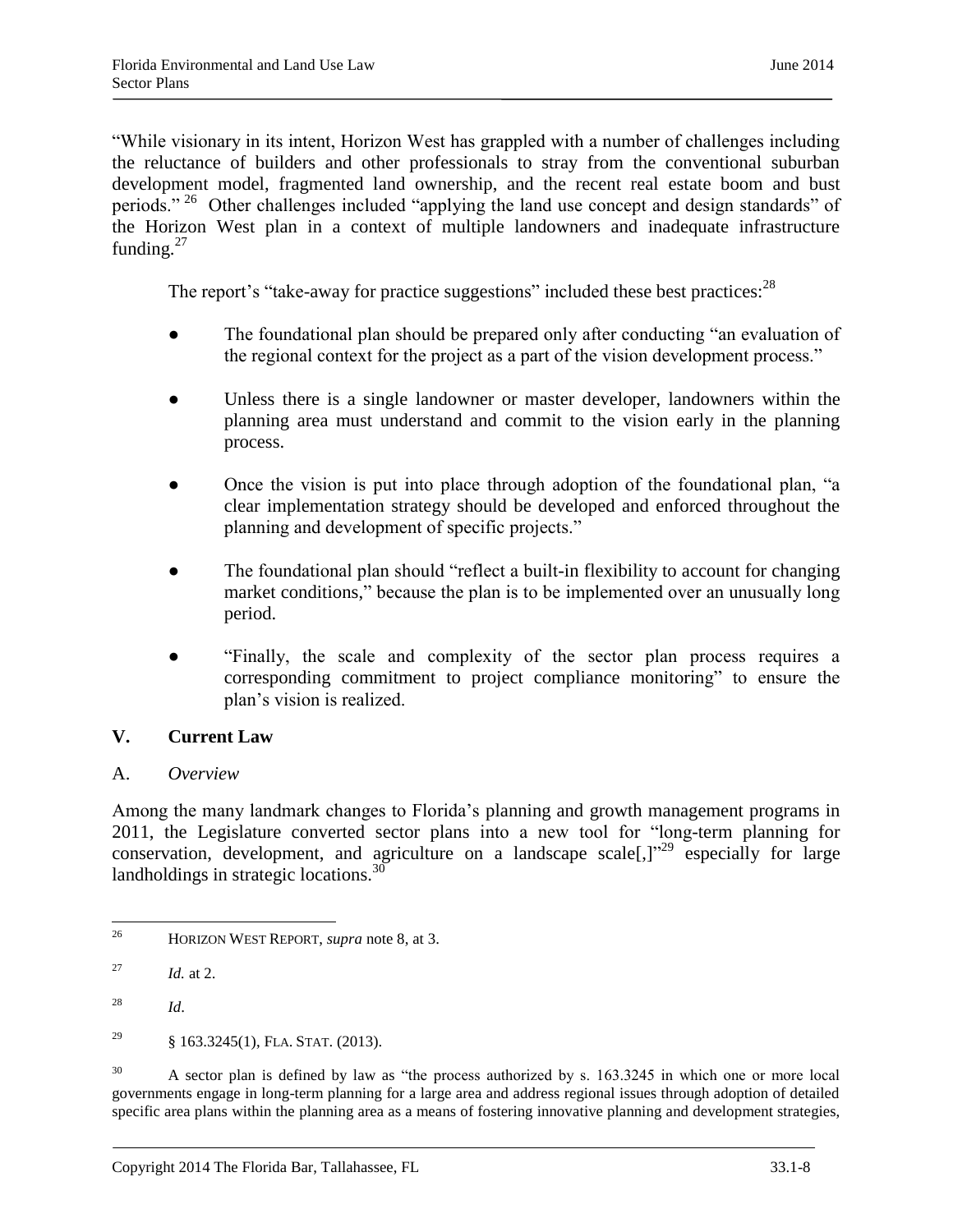Despite significant changes to statutory requirements, lawmakers restated their original intention that sector plans are intended to promote planning innovation and serve as a plan-based substitute for the DRI program.<sup>31</sup> They also expressed their intention for sector plans to be a means "to facilitate protection of regionally significant resources, including, but not limited to, regionally significant water courses and wildlife corridors."<sup>32</sup> The statute is intended to achieve these purposes by means of planning standards that, unlike the generally applicable planning requirements of Chapter 163, Part II, Florida Statutes, are specifically tailored to the unique challenges of land planning on a landscape scale.

The minimum acreage necessary to undertake a sector plan is 15,000 acres, and the planning area may be located in one or more local jurisdictions.<sup>33</sup> A sector plan is expressly permitted to have a planning period longer than the generally applicable planning period of a local government comprehensive plan, which is usually 20 years.<sup> $34$ </sup> These features illuminate the role of the sector plan as a planning tool to create and implement a long-term vision for a large area over an extended period. These particular provisions are perhaps the most tangible manner in which the Legislature telegraphed its intention for sector plans to be "aspirational" in nature.

A local government may commence preparation of a sector plan without advance approval from the state land-planning agency.<sup>35</sup> The local government may contract with the regional planning council to conduct a "scoping meeting" to identify the issues to be addressed by the plan, but such a proceeding is optional.<sup>36</sup> Unlike the pilot program, in which there was a list of specific issues to be addressed in a mandatory scoping meeting,  $37$  the agenda for a scoping meeting is now defined by statute as only "the issues requested by the local government."<sup>38</sup> This flexibility is intended to give local governments broad latitude to negotiate an agreement with a

 $\overline{\phantom{a}}$ 

- <sup>37</sup> *Id.*
- <sup>38</sup> *Id.*

furthering the purposes of this part and part I of chapter 380, reducing overlapping data and analysis requirements, protecting regionally significant resources and facilities, and addressing extrajurisdictional impacts. The term includes an optional sector plan that was adopted before June 2, 2011." *Id.* § 163.3164(42).

 $\frac{31}{9}$  § 163.3245(1), FLA. STAT. (2013).

<sup>32</sup> *Id.*

<sup>&</sup>lt;sup>33</sup> *Id.* A sector plan may not be adopted for land within an area of critical state concern designated pursuant to Section 380.05. *Id.* A sector plan in more than one local government jurisdiction may be coordinated across multiple jurisdictions by means of a joint planning agreement or interlocal agreement between the local governments and "a landowner, developer, or governmental agency." *See Id.* § 163.3171(4).

<sup>34</sup> § 163.3245(3), FLA. STAT. (2013).

<sup>35</sup> *Id.* § 163.3245(1). This change was recommended by DCA. DCA 2005-2007 REPORTS, *supra* note 20*,* at 12.

<sup>36</sup> § 163.3245(2), FLA. STAT. (2013).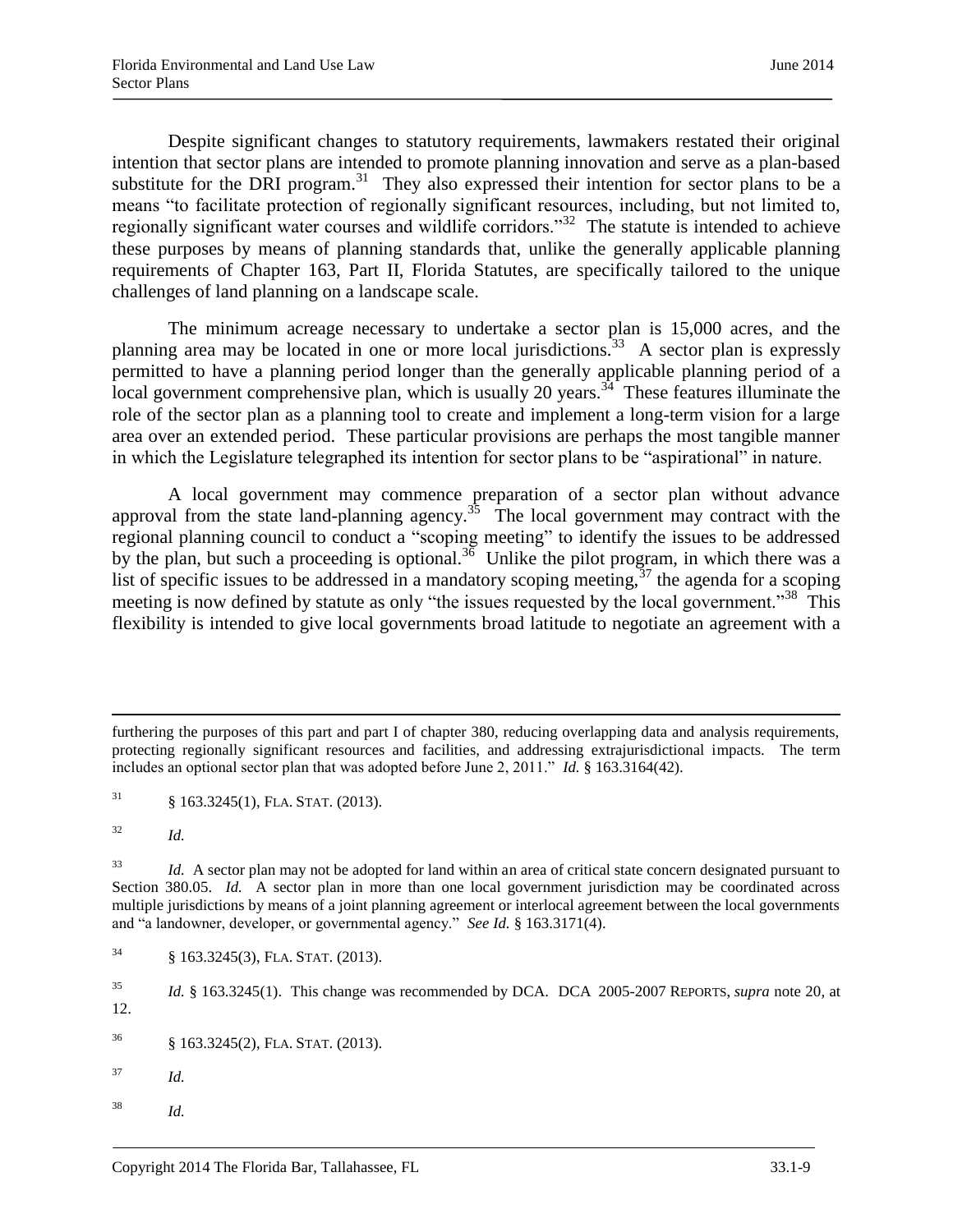regional planning council based on local needs and conditions.<sup>39</sup> Scoping meetings, if conducted, must be noticed and open to the public.<sup>40</sup>

#### B. *Long-Term Master Plan*

As in the pilot program, a sector plan includes two levels of planning.

The first layer is a long-term master plan. Unlike the long-term conceptual buildout overlay used as a first planning layer in the pilot program, the long-term master plan will change the comprehensive plan's land use designations within the entire planning area.<sup>41</sup> Because the statute repeatedly identifies the master plan as being "general" in nature, it is intended to establish a broad framework that can be refined by future "detailed" and market-driven DSAPs.

The applicant is not required to demonstrate "need" for the master plan based on population projection or any other criteria; however, the master plan must "specify the projected population within the planning area during the chosen planning period."<sup>42</sup> Due to the change in nomenclature, the master plan is no longer required to be a "buildout" plan. Further, the master plan "may include a phasing or staging schedule that allocates a portion of the local government's future growth to the planning area through the planning period."<sup>43</sup> Finally, owners of land within the planning area have an unconditional right to exclude their property from a master plan prior to its adoption by the local government.<sup>44</sup>

The planning standards for a long-term master plan are intended to provide general direction for the conservation, development, and agricultural outcomes envisioned for the planning area.<sup>45</sup> As refined and expanded by the Legislature in 2011, the required components of a master plan are:

"A framework map that, at a minimum, generally depicts areas of urban, agricultural, rural, and conservation land use[.]" The map should show in general

- <sup>42</sup> *Id.*
- <sup>43</sup> *Id.*

<sup>39</sup> Id. Compensation for scoping services by a regional planning council was not required under the 1998 law and is not required under the new law. One rationale for scoping to be optional under the new law is that it will enable a regional planning council to negotiate compensation for scoping services, if requested.

<sup>40</sup> *Id.*

<sup>&</sup>lt;sup>41</sup> § 163.3245(3), FLA. STAT. (2013).

<sup>&</sup>lt;sup>44</sup> *Id.* § 163.3245(8). After adoption of the master plan, "an owner may withdraw his or her property from the master plan only" by a comprehensive plan amendment adopted by the local government. *Id.* Therefore, obtaining the informed consent of all owners within a planning area will be an important task early in the planning process. These features of the statute were patterned after the statutory scheme for an area-wide DRI. *See Id.* § 380.06(25)(l).

 $45$ <sup>45</sup> Because a long-term master plan must comply with "the other requirements of this chapter" in addition to those specified in Section 163.3245, the use of the qualifying word "general" for each of the seven planning standards for a long-term master plan provides statutory gloss on how those "other requirements" of Chapter 163, Part II, should be applied in the context of a master plan*. Id.* § 163.3245(3)(a).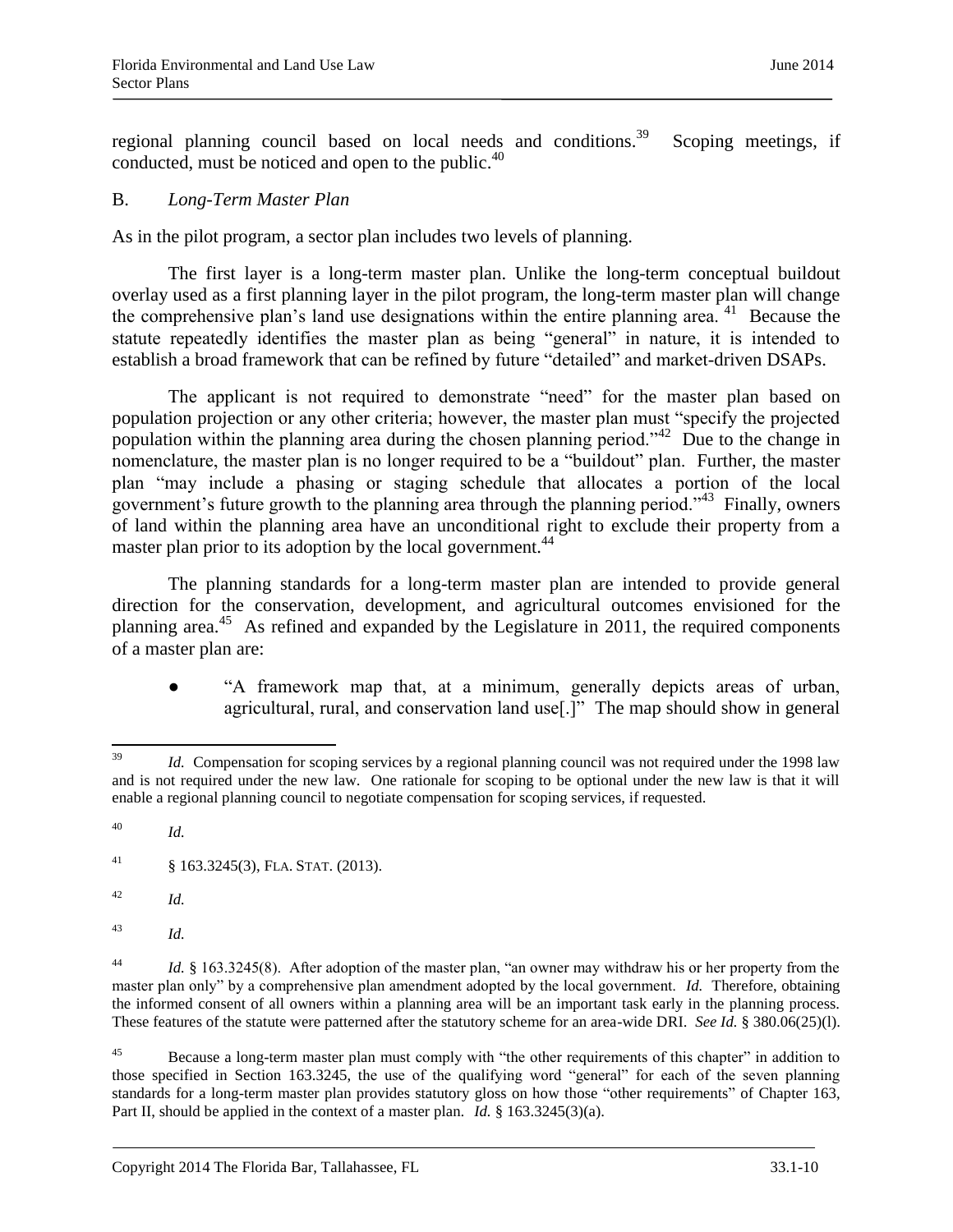terms the distribution of uses, with their densities and intensities, throughout the planning area and provide a "general framework for the development pattern in developed areas with graphic illustrations based on a hierarchy of places and functional place-making components.<sup>46</sup> The purpose of this provision is to emphasize sound urban form as the basis for development in the planning area. The requirement for "graphic illustrations" of place-making components was recommended by planners as a tool to help translate a long-term vision into specific urban forms in a DSAP.

- "A general identification of the water supplies needed and available sources of water, including water resource development and water supply development projects, and water conservation measures" to meet water demand through the planning period.<sup>47</sup> This planning standard does not distinguish between water demand for uses that meet the definition of "development"<sup>48</sup> and those that do not.
- "A general identification of the transportation facilities" needed to serve the planning area through the planning period with "guidelines to be used to establish each modal component intended to optimize mobility."<sup>49</sup> With this language, the Legislature set forth its preference for multi-modal transportation systems in the planning area.
- "A general identification of other regionally significant public facilities necessary to support the future land uses" through the planning period and "procedures to be used to mitigate the impacts of future land uses on public facilities."<sup>50</sup>
- "A general identification of regionally significant natural resources within the planning area based on the best available data" and "procedures for protection or conservation of specific resources consistent with the overall conservation and development strategy for the planning area.<sup>51</sup>

 $46\text{ }$ Id. § 163.3245(3)(a)(1). The "graphic illustrations" that have been accepted by the state land-planning agency range from maps to renderings to photosets of illustrative urban forms.

<sup>&</sup>lt;sup>47</sup> *Id.* § 163.3245(3)(a)(2). The terms "water resource development" and "water supply development" are taken verbatim from the Florida Water Resources Act of 1972, Chapter 373, Florida Statutes. *See Id.* § 373.019(24), (26). This provision is one of several that are intended to link, at a planning level, land use and water resource decision-making.

<sup>48</sup> § 163.3164(14), FLA STAT. (2013) (cross-referencing § 380.04, FLA. STAT. (2013)).

<sup>49</sup> *Id.* § 163.3245(3)(a)(3).

<sup>50</sup> *Id.* § 163.3245(3)(a)(4). The term "public facilities" means "major capital improvements, including transportation, sanitary sewer, solid waste, potable water, educational, parks and recreational facilities." *Id.* § 163.3164(38). A long-term master plan should address these enumerated facilities at a minimum. Although unnecessary, the statute expressly authorizes on-site central utilities, making it a seemingly legislative preference.

Id. § 163.3245(3)(a)(5). The term "regionally significant natural resources" creates only a general link to the strategic regional policy plans required under the Florida Regional Planning Council Act. That statute requires regional planning councils to identify "natural resources of regional significance." *Id.* § 186.507(1). These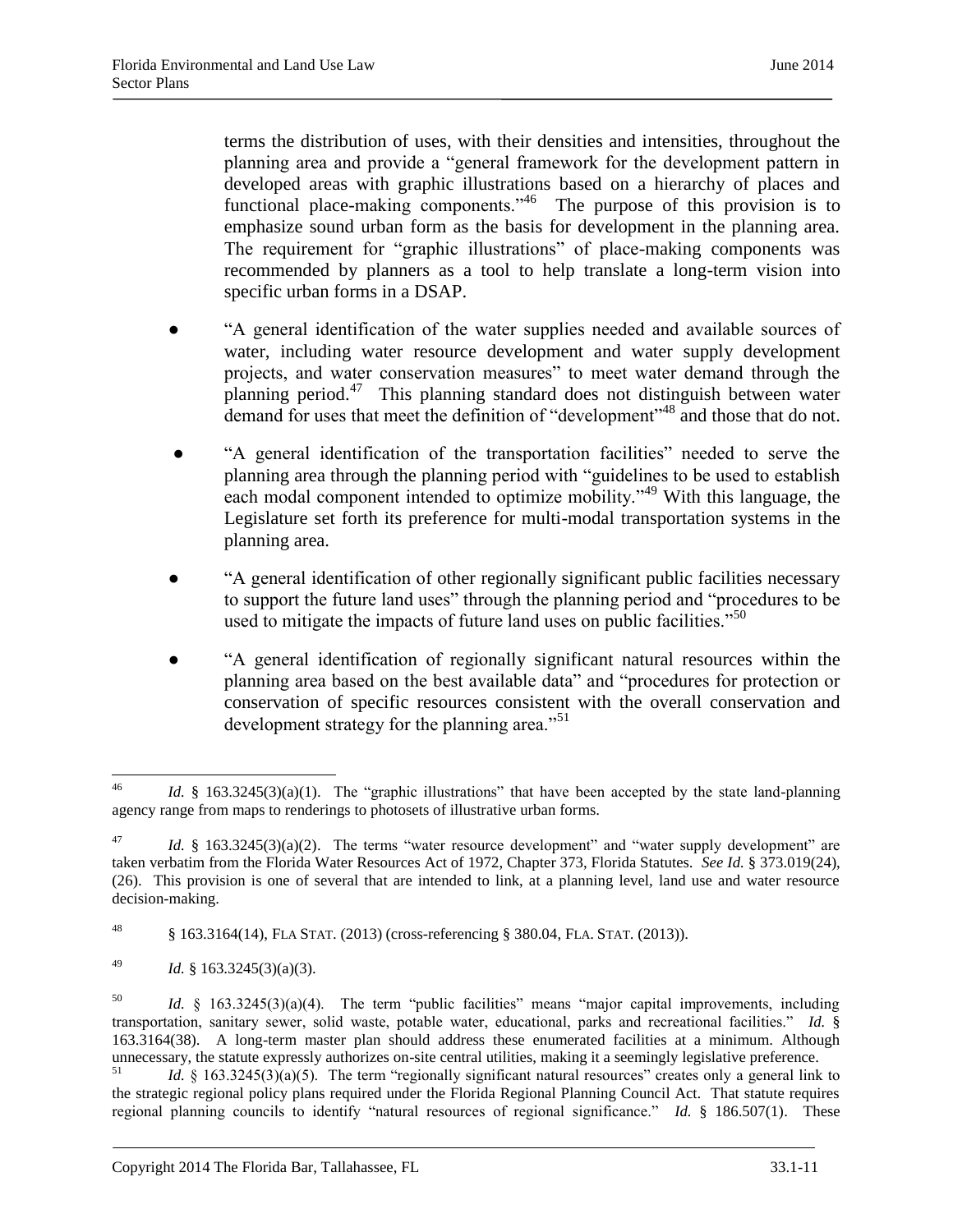- "General principles and guidelines" in the form of goals, objectives, policies, or strategies regarding, among other things, "urban form and the interrelationships of future land uses; . . . achieving a more clean, healthy environment; limiting urban sprawl; providing a range of housing types; protecting wildlife and natural areas; advancing the efficient use of land and other resources; creating quality communities of a design that promotes travel by multiple transportation modes; and enhancing the prospects for the creation of jobs."<sup>52</sup>
- "Identification of general procedures and policies to facilitate intergovernmental coordination to address extrajurisdictional impacts from future land uses."<sup>53</sup>

The long-term master plan remains one of the few local planning decisions subject to a full compliance review coordinated by the state land-planning agency.<sup>54</sup> DEO may issue a report on its objections, recommendations, and comments (ORC report) to the long-term master plan, but such a report may address only whether the plan amendment is "in compliance" with statutory requirements and whether it "will adversely impact important state resources and facilities."<sup>55</sup>

The state land-planning agency may initiate a formal compliance proceeding on a longterm master plan. As in the past, such a proceeding will be heard by an administrative law judge,<sup>56</sup> and is subject to the preponderance of the evidence standard.<sup>57</sup> Third parties have a right to seek a formal administrative hearing on whether a long-term master plan is "in compliance"

 $\overline{\phantom{a}}$ 

resources identified in the pertinent strategic regional policy plan should be a first point of reference when identifying "regionally significant natural resources" in a long-term master plan, however, state and regional review agencies can identify other specific resources to be considered regionally significant in the master plan. The key requirement is for the identification of such resources to be based upon the best available data.

The long-term master plan must address "the protection and, as appropriate, restoration and management of [regionally significant natural resources] identified for permanent preservation" and specify that preservation shall be by "recordation of conservation easements consistent with s. 704.06." Such conservation easements "shall be phased or staged in coordination with detailed specific area plans to reflect phased or staged development within the planning area." *Id.* § 163.3245(3)(a)(6).

 $52 \qquad \frac{\$}{163.3245(3)(a)(6)}$ , FLA. STAT. (2013).

<sup>53</sup> *Id.* § 163.3245(3)(a)(7). Florida law provides that intergovernmental coordination requirements of Chapter 163, Part II, do not require a resolution of any intergovernmental disputes related to planning issues. Such statutory requirements only require that procedures be put into place by which local governments will attempt to resolve such disputes. *Id.* § 163.3245(6)(h); Dep't of Cmty. Affairs v. Lee County, No. 89-1843GM (Admin. Comm'n Jan. 7, 1993).

 $54$  § 163.3184(2)(c), (4)(a), FLA. STAT. (2013).

 $1d. \S$  163.3184(4)(d)(1).

 $\frac{56}{57}$  *Id.* § 163.3184(5)(b).

*Id.* § 163.3184(5)(c)(2)(a).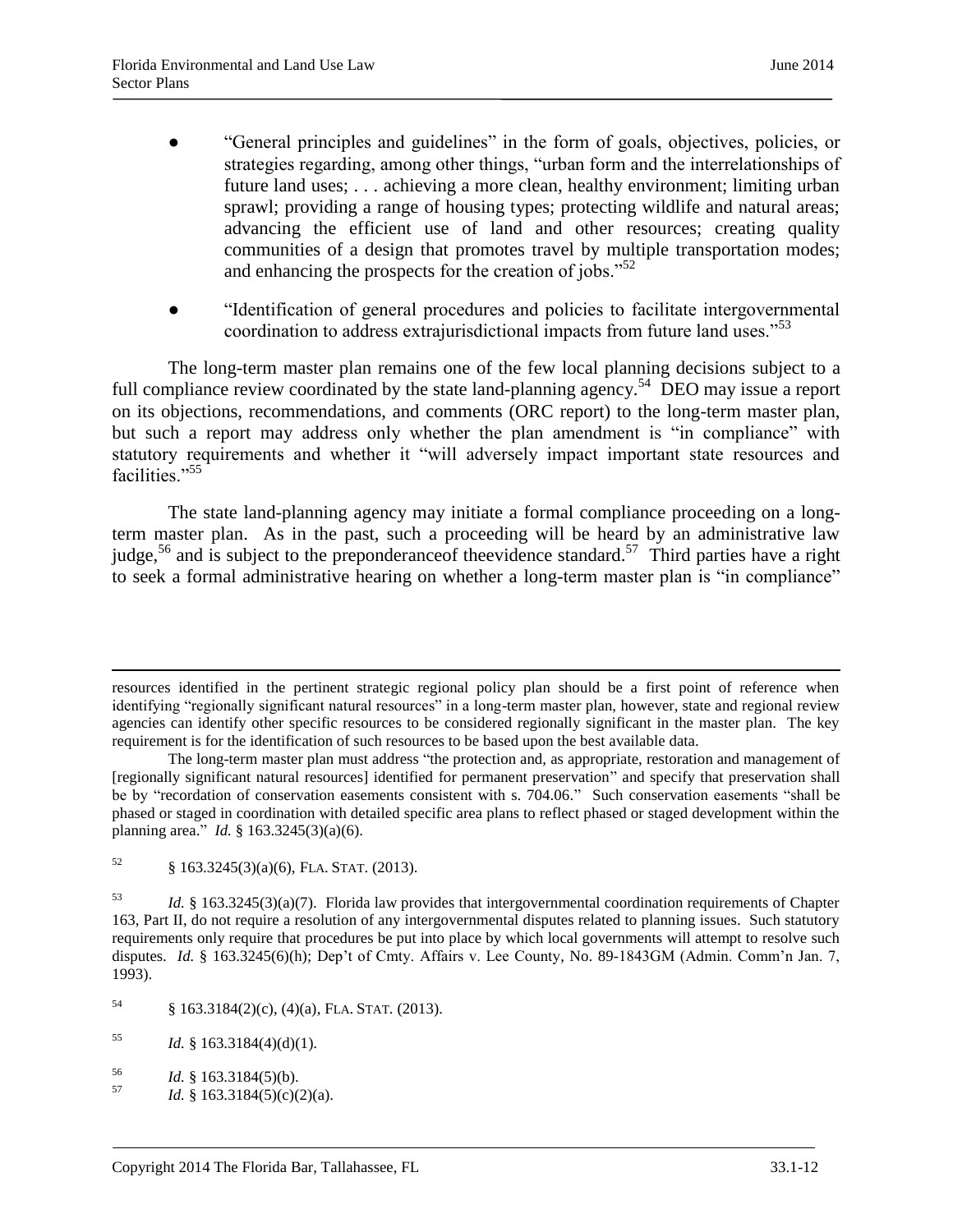with statutory requirements;<sup>58</sup> however, under the statute, a compliance proceeding initiated by a third party will be subject to the fairly debatable standard.<sup>59</sup>

# C. *Detailed Specific Area Plans*

The second planning layer is still a DSAP.<sup>60</sup> During the pilot program, a DSAP was required to be adopted as an amendment to the local government's comprehensive plan; however, a DSAP is now a local development order and is not subject to a state compliance review.<sup>61</sup> The statute provides that the DSAP encompass at least 1,000 acres and expressly requires it to be "consistent with the long-term master plan" and other pertinent requirements of Chapter 163, Part II.<sup>62</sup> As with the long-term master plan, a DSAP is not required to demonstrate "need" based on population or any other basis. It also may have a longer planning period than the generally applicable planning period of the local government's comprehensive plan.<sup>63</sup>

The planning standards for a DSAP are intended to provide a detailed plan of development–including identification of development impacts and the methods for their mitigation–and conservation for a specific portion of the planning area. Those standards are:

- "Detailed identification and analysis of the maximum and minimum densities and intensities of use and the distribution, extent, and location of future land uses."<sup>64</sup>
- "Detailed identification of water resource development and water supply development projects and related infrastructure and water conservation measures to address water needs of development" in the DSAP area.<sup>65</sup>

<sup>61</sup> *Id.* DCA recommended in 2007 that a DSAP be subject to "an expedited review process . . . thereby eliminating the current disincentive created by the existing requirement to go through the full comprehensive plan amendment process[.]" DCA 2005-2007 REPORTS, *supra* note 20, at 12.

<sup>62</sup> *Id.* § 163.3245(3)(b)(1). A local government has discretion to approve a DSAP of less than 1,000 acres. *Id.*

<sup>63</sup> *Id.* § 163.3245(3).

<sup>64</sup> *Id.* § 163.3245(3)(b)(2). Unlike during the pilot program, a DSAP is not required to include "a functional relationship between a full range of land uses[.]" *Compare* § 163.3245(3)(b)(1), FLA. STAT. (2013), *with* § 163.3245(3)(b)(1), FLA. STAT. (1998). This change was intended to facilitate the use of sector plans for specialized uses for economic development purposes similar to the new Panama City-Bay County International Airport located within the West Bay Area Sector Plan in Bay County.

<sup>65</sup> § 163.3245(3)(b)(3), FLA. STAT. (2013). The terms "water resource development" and "water supply development" are taken verbatim from the Florida Water Resources Act of 1972, Chapter 373, Florida Statutes. *See*

<sup>58</sup> *Id.* § 163.3184(4)(d)(1).

 $\frac{59}{9}$  § 163.3184(5)(c)(1), FLA. STAT. (2013). The statute does not prescribe the standard to be applied if both the state land-planning agency and a third party initiate compliance proceedings and the two proceedings are consolidated, or if a third party intervenes in a compliance proceeding initiated by the state land planning agency.

<sup>60</sup> *Id.* § 163.3245(3).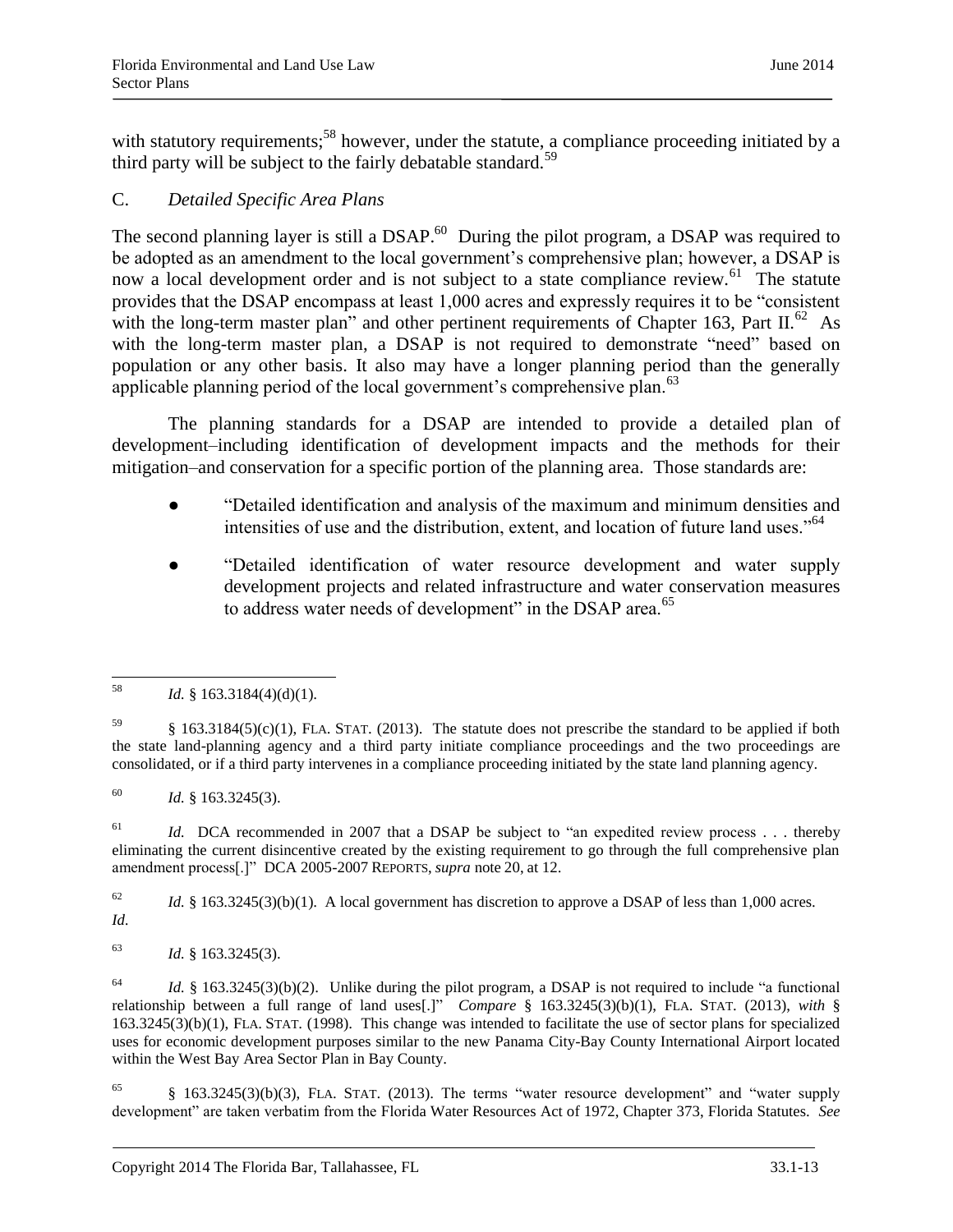- "Detailed identification of the transportation facilities to serve the future land uses in the detailed specific area plan."<sup>66</sup>
- "Detailed identification of other regionally significant public facilities, including public facilities outside the jurisdiction of the host local government, impacts of future land uses on those facilities, and required improvements consistent with the long-term master plan."<sup>67</sup>
- "Public facilities necessary to serve development in the detailed specific area plan, including developer contributions in a 5-year capital improvement schedule of the affected local government."<sup>68</sup> This ambiguous provision is best interpreted as meaning that the DSAP should identify the major capital improvements needed to serve the DSAP project, and that such improvements also must be included in the local government's five-year capital improvement schedule required by Section 163.3177(3)(a), Florida Statutes.
- "Detailed analysis and identification of specific measures to ensure the protection and, as appropriate, restoration and management of lands within the boundary of the detailed specific area plan identified for permanent preservation through recordation of conservation easements . . . and other important resources both within and outside the host jurisdiction."<sup>69</sup> This DSAP standard is intended to ensure that off-site environmental impacts are avoided or, if they cannot be avoided, minimized and mitigated.
- "Detailed principles and guidelines" in the form of goals, objectives, policies, or strategies that address "urban form and the interrelationships of future land uses; achieving a more clean, healthy environment; limiting urban sprawl; providing a range of housing types; protecting wildlife and natural areas; advancing the efficient use of land and other resources; creating quality communities of a design that promotes travel by multiple transportation modes; and enhancing the prospects for the creation of jobs."<sup>70</sup>

<sup>66</sup> *Id.* § 163.3245(3)(b)(4).

 $\overline{a}$ 

- $68$  § 163.3245(3)(b)(6), FLA. STAT. (2013).
- $1d. \S$  163.3245(3)(b)(7).
- $Id. \S$  163.3245(3)(b)(8).

*Id.* § 373.019(24), (26). This provision is one of several that are intended to link, at a planning level, land use and water resource decision-making.

 $Id. \S$  163.3245(3)(b)(5). The term "public facilities" means "major capital improvements, including transportation, sanitary sewer, solid waste, potable water, educational, parks and recreational facilities." *Id.* § 163.31634(38). A DSAP should address these enumerated types of facilities at a minimum.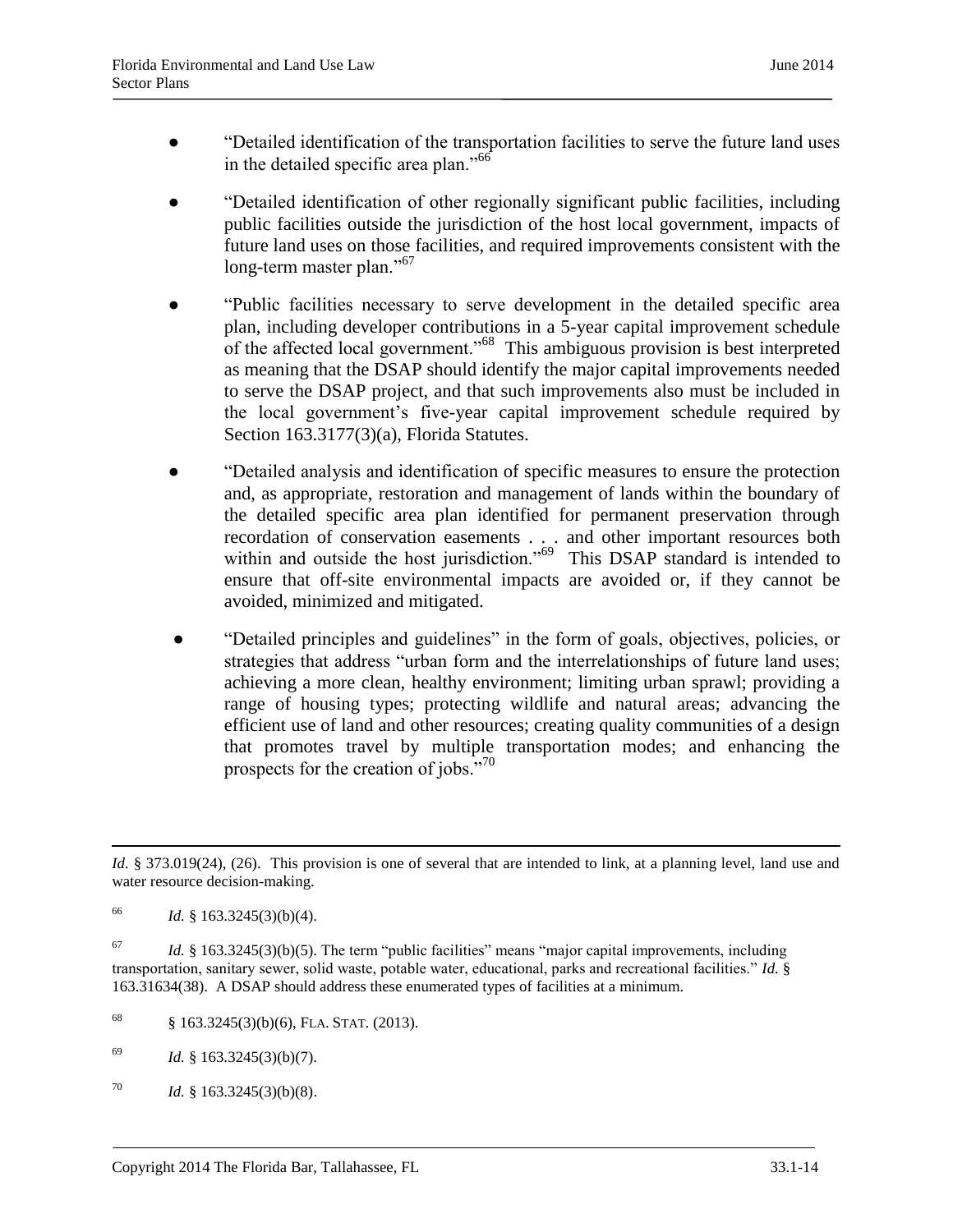"Identification of specific procedures to facilitate intergovernmental coordination to address extrajurisdictional impacts from the detailed specific area plan."<sup>71</sup>

As under the pilot program, all development within an approved DSAP is exempt from DRI review.<sup>72</sup> In addition, as a DRI surrogate, the DSAP now has the same protection from arbitrary down-planning or down-zoning as a DRI.<sup>73</sup> An approved DSAP will be protected from down-planning or down-zoning "unless the local government can demonstrate that implementation of the plan is not continuing in good faith based on standards established by plan policy, that substantial changes in the conditions underlying the approval of the detailed specific area plan have occurred, that the detailed specific area plan was based on substantially inaccurate information provided by the applicant, or that the change is clearly established to be essential to the public health, safety, or welfare."<sup>74</sup>

Also like the DRI program, the statute authorizes the state land-planning agency to bring an administrative appeal to the Florida Land and Water Adjudicatory Commission (FLWAC), but only on grounds that an adopted DSAP "is not consistent with the comprehensive plan or with the long-term master plan."<sup>75</sup> Such an appeal must be commenced within 45 days of rendition of the DSAP to the state land-planning agency "as prescribed by rules of the state landplanning agency for a development order for a development of regional impact."<sup>76</sup> Standing to initiate such an administrative appeal is limited to the state land planning agency, the owner, or the developer.<sup>77</sup> Proceedings must be conducted pursuant to Section 380.07.<sup>78</sup>

#### D. *Urban Form and Reducing Auto-Dependence*

The statute's planning standards are intended to bring about a superior urban form by emphasizing compact urban development that will promote multiple modes of transportation. This linkage of land use and transportation at a policy level is intended, among other things, to

<sup>71</sup> Id. § 163.3245(3)(b)(9). Florida law provides that intergovernmental coordination requirements of Chapter 163, Part II, do not require a resolution of any intergovernmental disputes related to planning issues. Such statutory requirements only require that procedures be put into place by which local governments will attempt to resolve such disputes. *Id.* § 163.3245(6)(h); Dep't of Cmty. Affairs v. Lee County, No. 89-1843GM (Admin. Comm'n Jan. 7, 1993).

<sup>72</sup> § 163.3245(3), (5), FLA STAT. (2013)*; see also Id.* § 380.06(24)(s).

<sup>73</sup> *Compare* § 163.3245(5)(d), FLA STAT. (2013), *with* § 380.06(15)(c)(3), FLA. STAT. (2013).

<sup>74</sup> § 163.3245(5)(d), FLA. STAT. (2013).

 $163.3245(3)(e)$ .

<sup>76</sup> *Id. See also* FLA. ADMIN. CODE R. 73C-40.025(5) (2013).

<sup>77</sup> § 163.3245(3)(e), FLA. STAT. (2013). *See also* Friends of the Everglades, Inc. v. Bd. of Cnty. Comm'rs of Monroe Cnty., 456 So. 2d 904 (Fla. 1st DCA 1984) (representing, prior to 1993, a repeal of statutory authority for a regional planning council to initiate an appeal pursuant to section 380.07). After administrative review has been initiated, a third party may intervene. Fairfield Cmtys. v. Fla. Land and Water Adjudicatory Comm'n*,* 522 So. 2d 1012 (Fla. 1st DCA 1988). *See also* FLA. ADMIN. CODE R. 42-2.008 (2013).

<sup>&</sup>lt;sup>78</sup> § 163.3245(3)(e), FLA. STAT. (2013).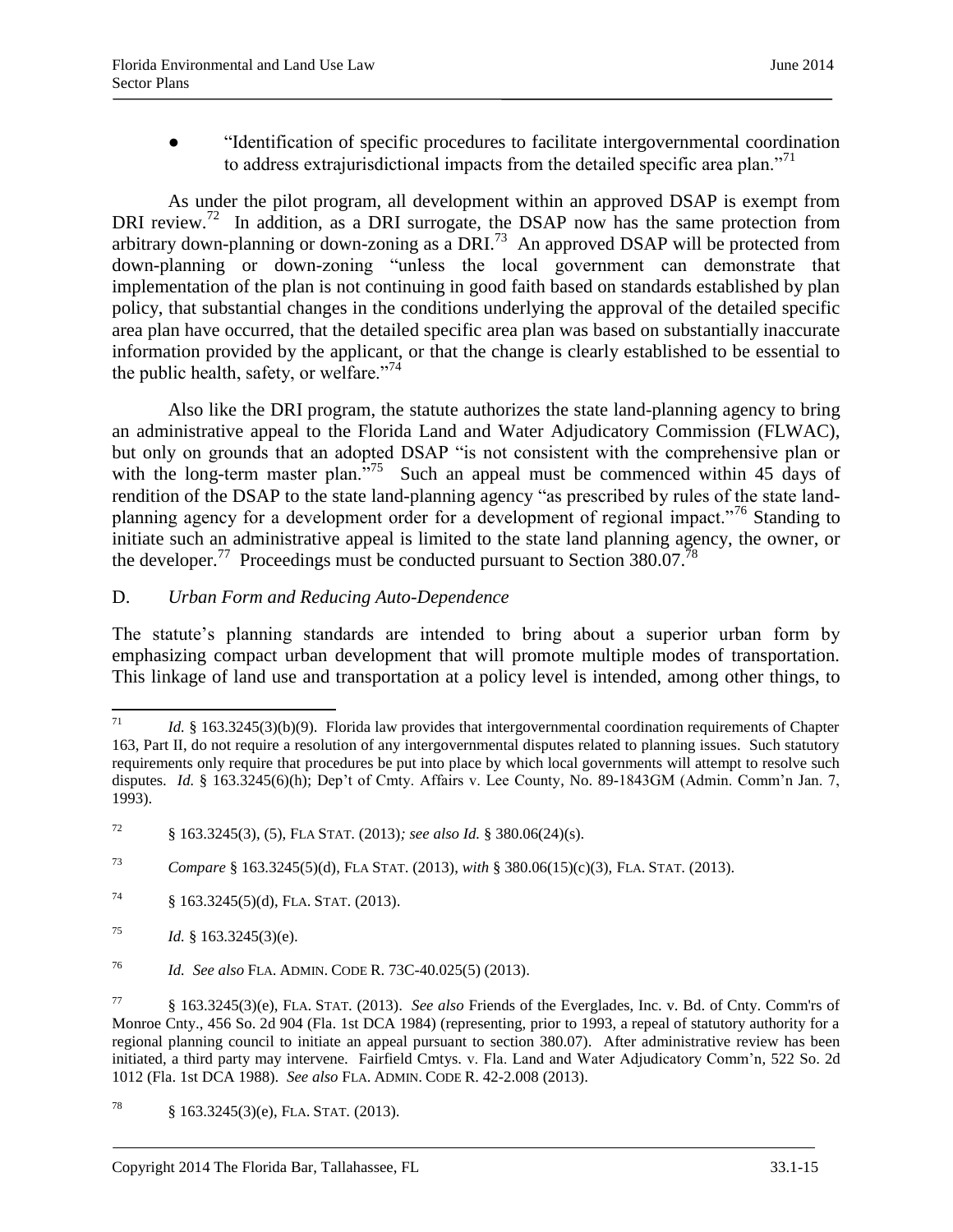counteract Florida's historic tendency toward sprawling, low-density development patterns that result in over-reliance on the automobiles for private transportation, with adverse environmental, economic and social consequences.

This underlying imperative can be seen in requirements for both the master plan and each DSAP to "advanc<sup>[e]</sup> the efficient use of land" and to "creat<sup>[e]</sup> quality communities of a design that promotes travel by multiple transportation modes."<sup>79</sup> The desire for a smarter development pattern is also embodied in the requirement for the master plan to be based upon "a hierarchy of places and functional place-making components.<sup>80</sup> Among the tools expressly authorized to help achieve this outcome are minimum densities and intensities of use, particularly proximate to a multi-modal transportation corridor. Moreover, the master plan must include "guidelines to be used to establish each modal component intended to optimize mobility."<sup>81</sup> Finally, both the master plan and each DSAP are required to "limit<sup>[]</sup> urban sprawl."<sup>82</sup>

#### E. *Resource Protection*

The statute also emphasizes resource protection and land preservation. The master plan must identify regionally significant natural resources based on the best available data and provide "procedures for protection or conservation of specific resources consistent with the overall conservation and development strategy for the planning area."<sup>83</sup> It also must identify lands for permanent preservation and address the "protection and, as appropriate, restoration and management" of such lands.<sup>84</sup> The new law requires the state land planning agency to consult with the Department of Environmental Protection, the Fish and Wildlife Conservation Commission, Department of Agriculture and Consumer Services, and water management districts in evaluating the design of conservation set-aside areas.<sup>85</sup>

Land identified in the master plan for permanent preservation must be made subject to a perpetual conservation easement consistent with Section 704.06, Florida Statutes. The granting of such conservation easements "shall be phased or staged in coordination with detailed specific

<sup>83</sup> § 163.3245(3)(a)(5), FLA. STAT. (2013).

 $163.3245(3)(a)(6)$ .

<sup>79</sup> *Id.* § 163.3245(3)(a)(6), (3)(b)(8).

<sup>&</sup>lt;sup>80</sup> *Id.* § 163.3245(3)(a)(1).

<sup>&</sup>lt;sup>81</sup> *Id.* § 163.3245(3)(a)(3).

<sup>&</sup>lt;sup>82</sup> *Id.* § 163.3245(3)(a)(6). While this phraseology is subtly different from the general statutory command to "discourage the proliferation of urban sprawl," *Id.* § 163.3177(6)(a)(9), the "limit urban sprawl" requirement of Section 163.3245 should be applied in the same manner for practical reasons. The statute prescribes a "safe harbor" means for demonstrating that a comprehensive plan or plan amendment discourages the proliferation of urban sprawl by incorporating a "development pattern or urban form" with certain characteristics. *See Id.* § 163.3177(6)(a)(9)(b). Because Section 163.3245 does not provide any standards for addressing urban sprawl, the planning standards of Section 163.3177(6)(a) should guide an evaluation of whether a long-term master plan or DSAP limits urban sprawl.

<sup>&</sup>lt;sup>85</sup> *Id.* § 163.3245(3)(c).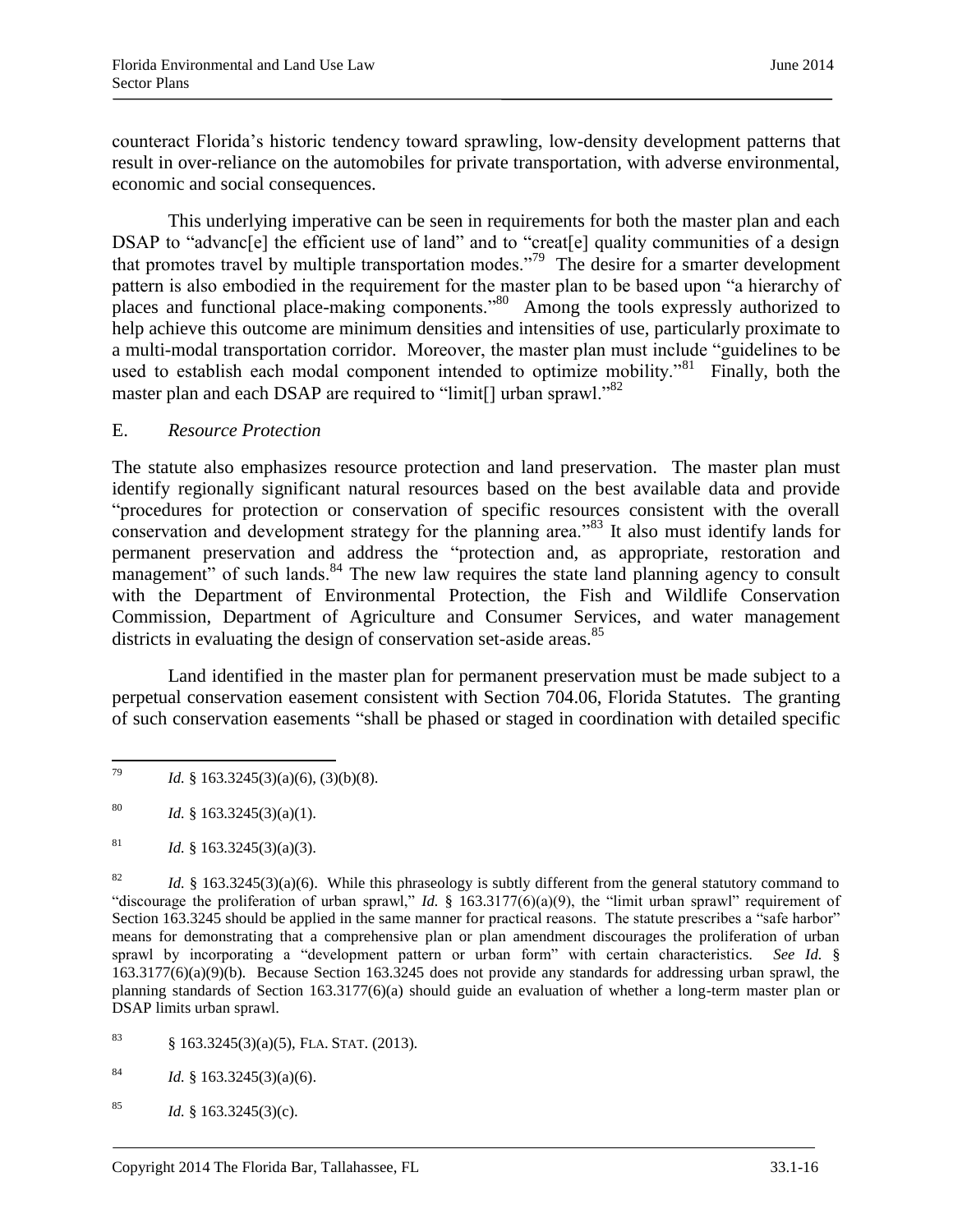area plans to reflect phased or staged development within the planning area."<sup>86</sup> Other measures may be employed to protect environmentally sensitive lands not intended for permanent preservation, including but not limited to comprehensive plan policies, restrictive covenants, and conveyance to public agencies or not-for-profit organizations.

When the master plan is implemented, each DSAP must address both on-site regionally significant natural resources warranting some form of protection as well as "other important resources both within and outside the host jurisdiction."<sup>87</sup> For lands within a DSAP that are to be permanently preserved by a conservation easement, the easement must be "effective before or concurrent with the effective date of the detailed specific area plan."<sup>88</sup> All lands identified in the master plan for permanent preservation must be subject to a recorded conservation easement no later than the effective date of the final DSAP within the planning area.<sup>89</sup>

### F. *Linkage of Land, Water and Transportation Planning*

The statute establishes clear linkages between land use, transportation, and water supply planning. This was the most important policy breakthrough of the 2011 legislation.

A metropolitan planning organization's long-range transportation plan "must be consistent, to the maximum extent feasible, with the long-term master plan, including, but not limited to, the projected population and the approved uses and densities . . . of use and their distribution within the planning area."<sup>90</sup> A water management district must incorporate into its regional water supply plan the "water needs, sources and water resource development, and water supply development projects identified in" both the long-term master plan and a DSAP.<sup>91</sup>

Through these planning linkages, the Legislature has attempted to provide the means by which basic infrastructure to implement a long-term master plan will be incorporated into regional water and transportation plans years before the infrastructure is needed in connection with actual development authorized by a DSAP.

<sup>86</sup> Id. § 163.3245(3)(a)(6). The phrase "shall be phased or staged" precludes state agencies or local governments from requiring upfront conservation easements on lands identified for permanent preservation as a condition for approval of a long-term master plan.

 $^{87}$  *Id.* § 163.3245(3)(b)(7).

<sup>88</sup> *Id.* This language creates a chicken-or-egg issue with respect to environmental permits that require perpetual conservation easements on environmentally sensitive lands that the master plan also identifies for permanent preservation. One way to address this conundrum is for the DSAP to be approved by the local government with an effective date that is contingent upon approval of environmental permits and the granting of any conservation easements required by such permits.

 $\frac{89}{9}$  § 163.3245(3)(b), FLA. STAT. (2013).

<sup>90</sup> *Id.* § 163.3245(4)(a).

<sup>&</sup>lt;sup>91</sup> *Id.* § 163.3245(4)(b). Water management districts are authorized to issue consumptive use permits "for durations commensurate with the long-term master plan or detailed specific area plan," provided that all other permitting criteria are satisfied. *Id.*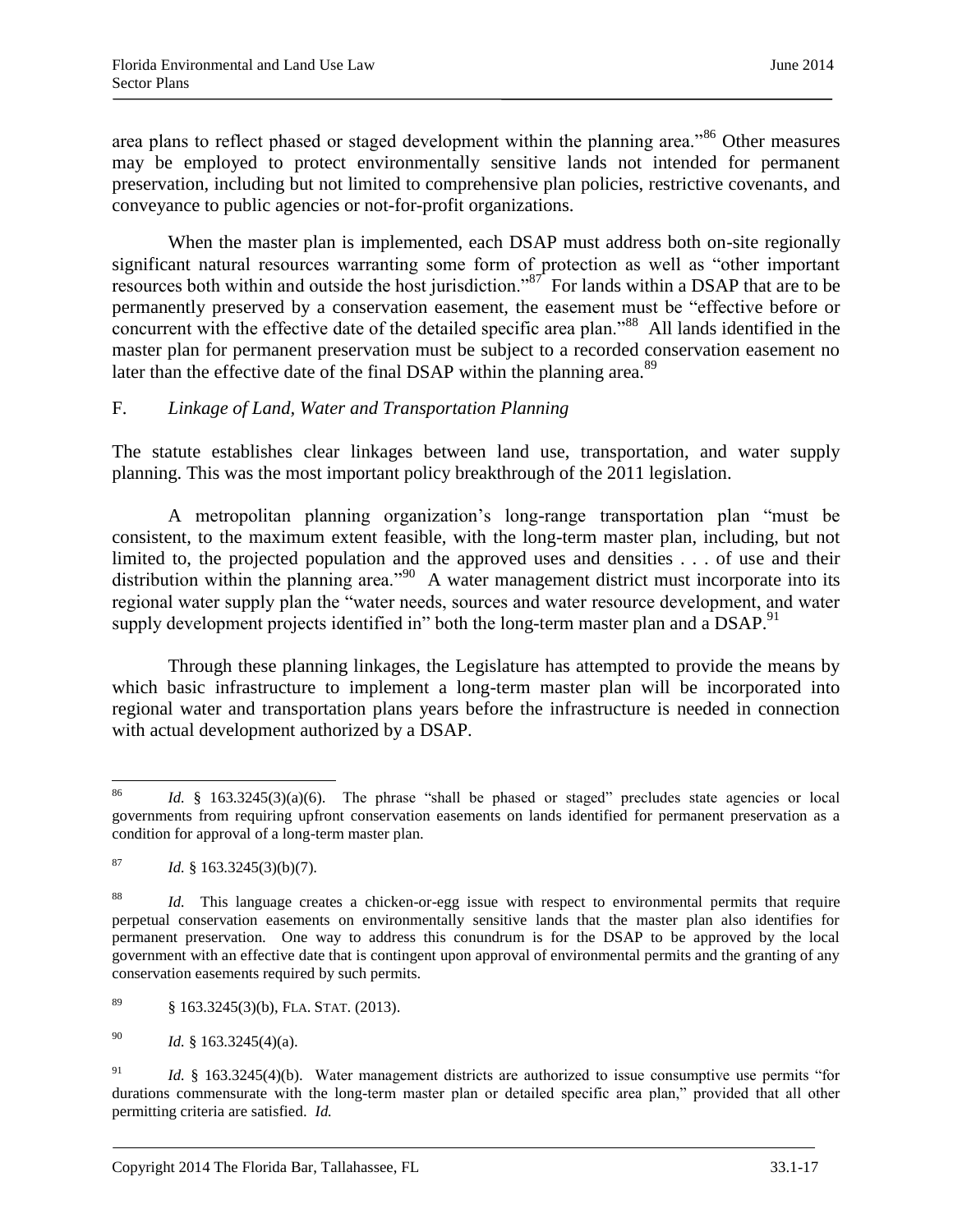#### G. *Vesting*

The statute authorizes a local government to enter into a development agreement pursuant to the Florida Local Government Development Agreement Act,<sup>92</sup> addressing the entire planning area of the master plan or the area addressed in a specific DSAP.<sup>93</sup> By entering into a concurrent development agreement, a landowner or developer may ensure that local "laws and policies governing the development of the land at the time of the execution of the development agreement shall govern the development of the land for the duration of the development agreement,"<sup>94</sup> subject to certain limitations.<sup>95</sup> Such an agreement is intended conditionally to "lock-in" development regulations without contravening Florida's robust contract zoning doctrine.<sup>96</sup>

An alternative method for conditional vesting of the master plan is through concurrent or subsequent review and approval of a master-incremental  $DRI<sup>97</sup>$  "for the entire planning area in order to establish a buildout date until which the approved uses and densities and intensities of use of the master plan are not subject to downzoning, unit density reduction, or intensity reduction," absent certain showings by the local government.<sup>98</sup> The statute requires that review of the master incremental DRI application "shall be at a level of detail appropriate for the longterm and conceptual nature of the long-term master plan and, to the maximum extent possible, may only consider information provided in the application for the long-term master plan."<sup>99</sup>

Once a master incremental DRI development order is effective for the planning area, implementation shall be by adoption of DSAPs pursuant to Section 163.3245(3)(b) instead of an incremental DRI development order as otherwise required by Section  $380.06(21)$ .<sup>100</sup>

#### H. *Conversion of Previously Approved Large-Area Plans*

In 2011, the Legislature decided that a large-area plan adopted by a local government prior to July 1, 2011, may be implemented through the procedures specified by the revised statute so long as the plan "meets the requirements for a long-term master plan" and the state land-planning

<sup>94</sup> *Id.* § 163.3233(1).

<sup>96</sup> *See, e.g.*, Morgran Co. v. Orange Cnty., 818 So. 2d 640 (Fla 5th DCA 2002); Chung v. Sarasota County, 686 So. 2d 1358 (Fla. 2d DCA 1996); P.C.B. P'ship v. City of Largo, 549 So. 2d 738 (Fla. 2d DCA 1989).

<sup>100</sup> *Id.* This decision by the legislature may not be varied by a planning agreement or local comprehensive plan policy to the contrary. *Id.* § 163.3245(12).

<sup>92</sup> <sup>92</sup> § 163.3245(7), FLA STAT. (2013); §§ 163.3220-163.3243, FLA. STAT. (2013). *See also* Robert M. Rhodes, *The Florida Local Government Development Agreement Act*, 62 FLA. BAR JOURNAL 81 (1988).

<sup>93</sup> § 163.3245(7), FLA. STAT. (2013).

<sup>95</sup> *Id.* § 163.3233(2).

<sup>97</sup> § 380.06(21), FLA. STAT. (2013).

<sup>98</sup> *Id.* § 163.3245(6).

<sup>99</sup> *Id.*